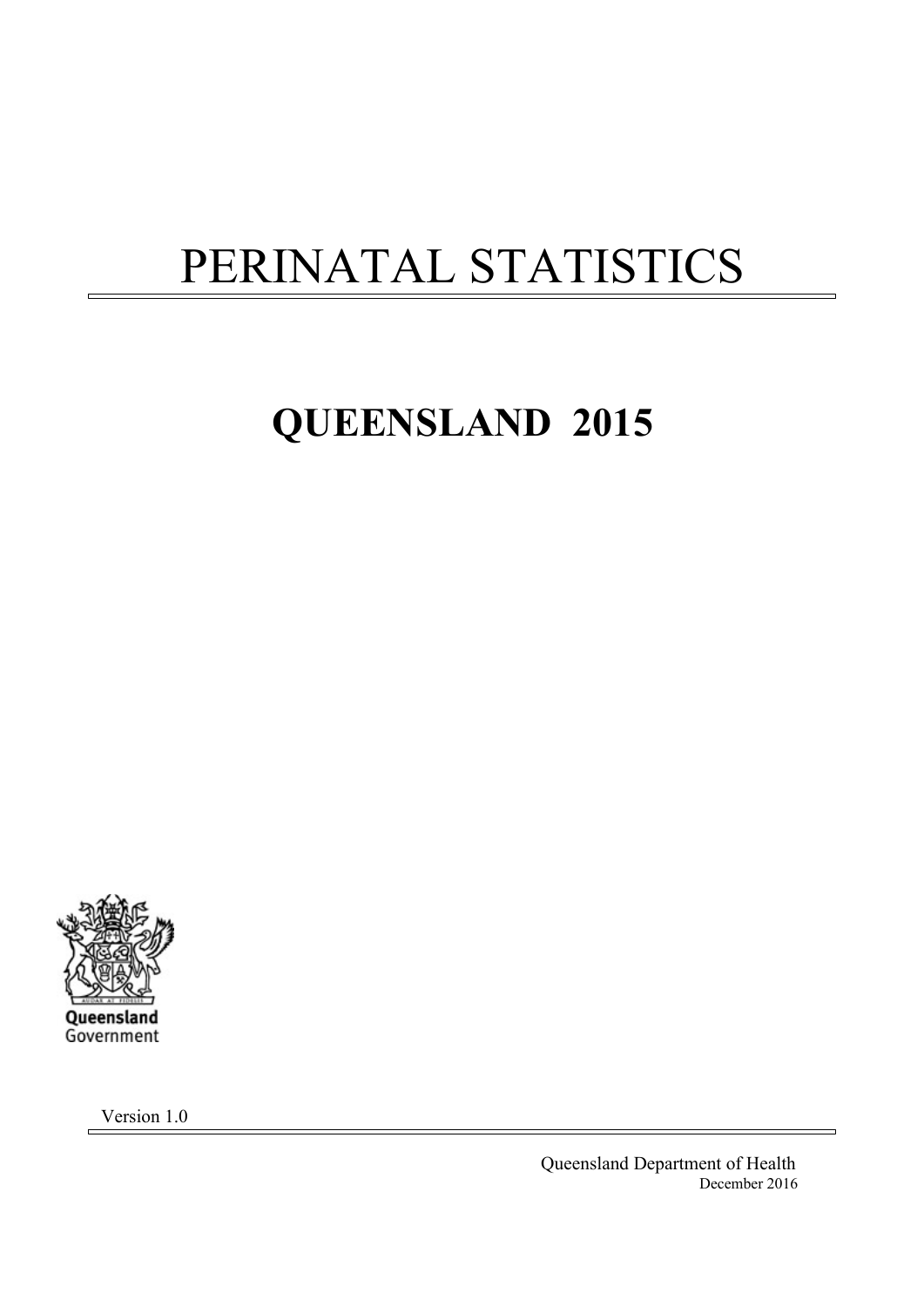## **PERINATAL STATISTICS**

## **QUEENSLAND**

**2015** 

Enquiries Statistical Reporting and Coordination and Clinical Knowledge Resources Statistical Services Branch Queensland Department of Health GPO Box 48 BRISBANE QLD 4001

Phone enquiries (07) 3234 1875<br>Email HlthStat@healt  $H$ lthStat@health.qld.gov.au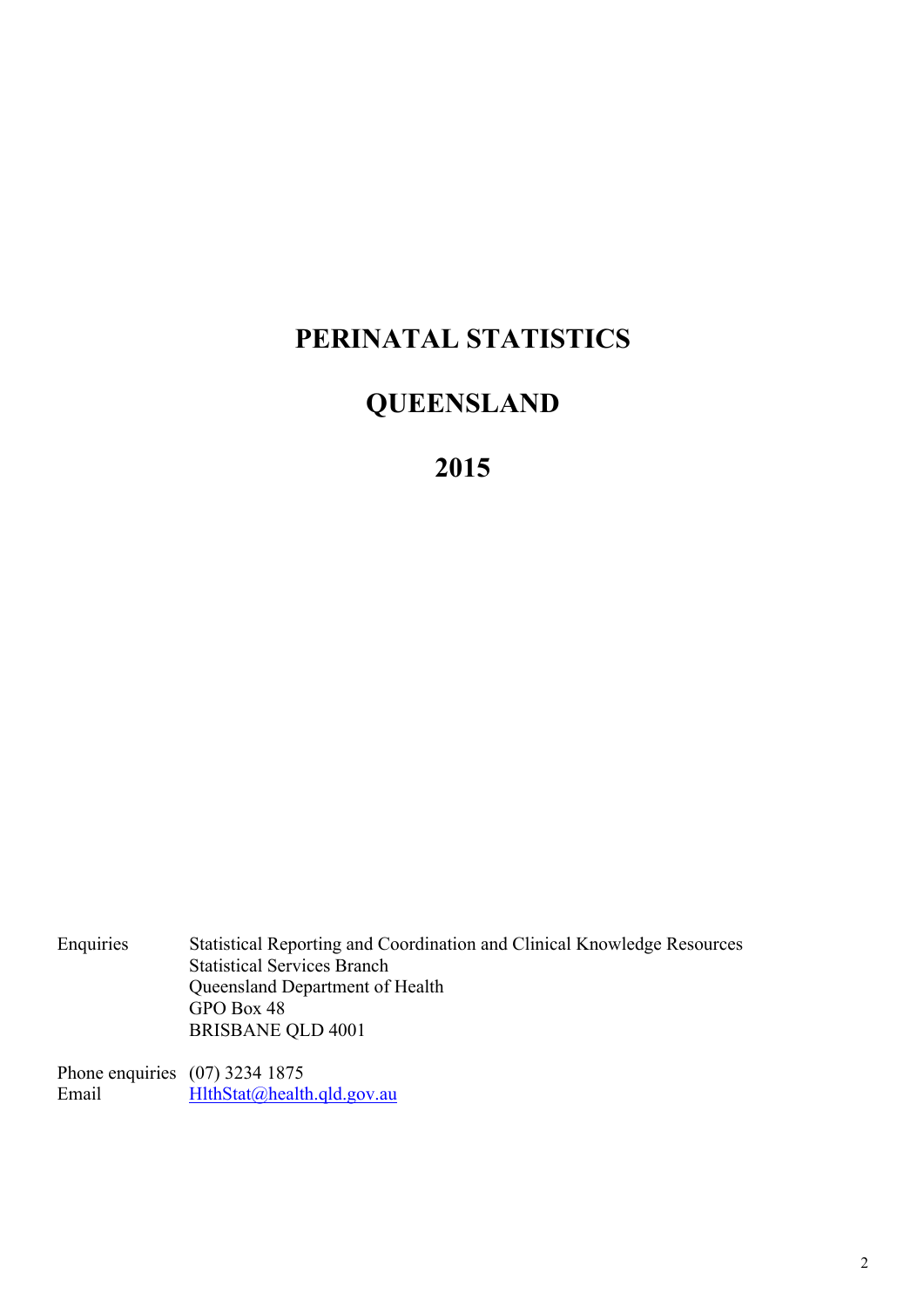### **CONTENTS**

| Appendix A: Unpublished Data Available From the Perinatal Data Collection  15 |  |
|-------------------------------------------------------------------------------|--|
|                                                                               |  |
|                                                                               |  |
|                                                                               |  |
|                                                                               |  |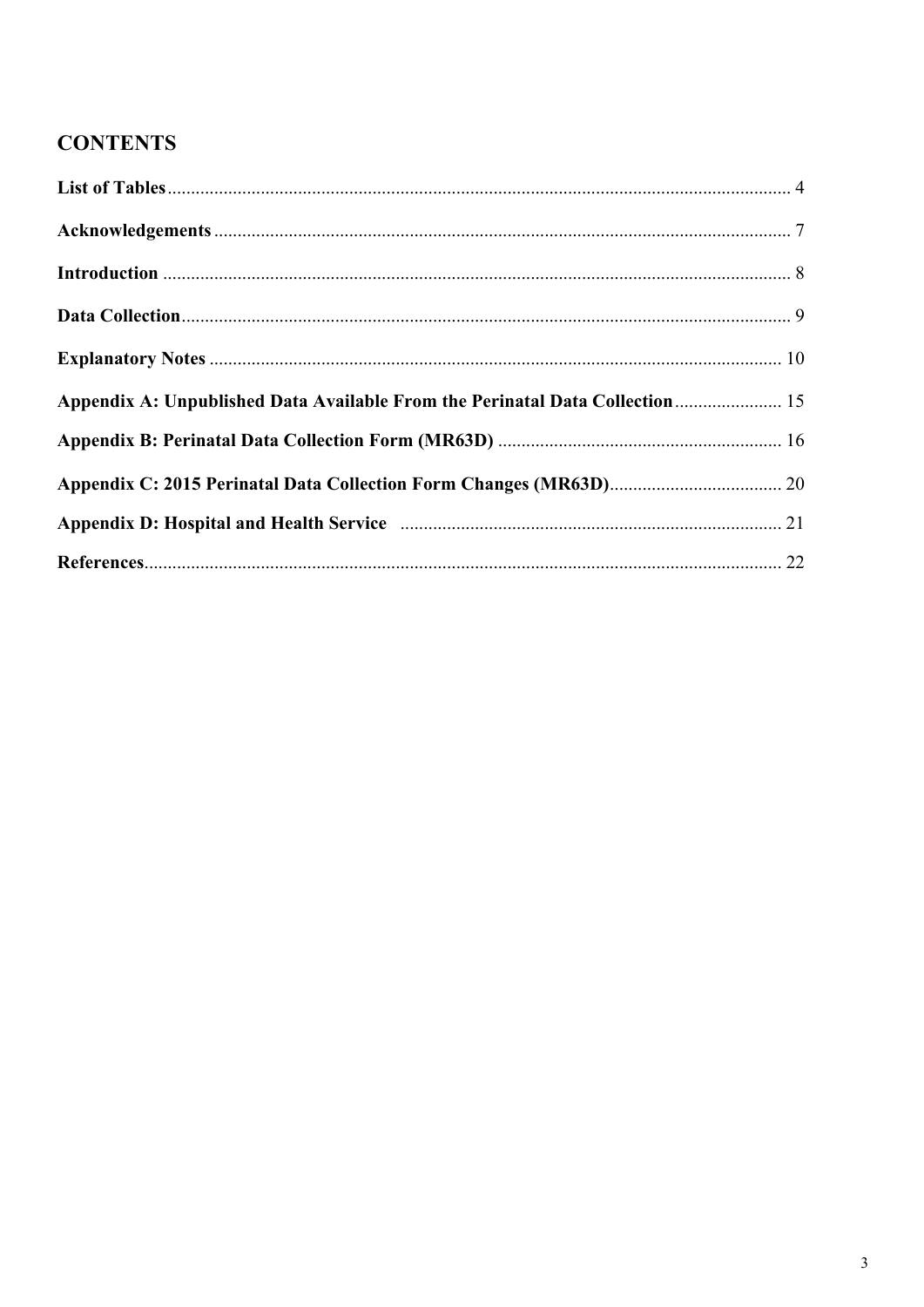### **TABLES**

#### **Summary Statistics**

Selected variables by year - number of mothers Selected variables by year - proportion of all mothers Selected variables by year - number of babies Selected variables by year - proportion of all babies

#### **Clinical Indicators**

ACHS Indicators

#### **Assisted Conception Information**

*Mothers, Queensland:* 

- 3.01 Mothers by method of assistance and type of facility
- 3.02 Mothers by method of assistance
- 3.03 Age of mother by assisted conception
- 3.04 Mothers by method of assistance and plurality
- 3.05 Mothers with assisted conception: Birthweight by gestation
- 3.06 Assisted conception by Hospital and Health Service of usual residence of mother
- 3.07 Assisted conception by birth status

### **Mother's Demographic Details**

*Mothers, Queensland:* 

- 4.01 Age of mother by plurality of pregnancy
- 4.02 Hospital and Health Service of usual residence of mother
- 4.03 Marital status of mother by plurality of pregnancy
- 4.04 Indigenous status of mother
- 4.05 Country of birth of mother
- 4.06 Body Mass Index (BMI) by facility type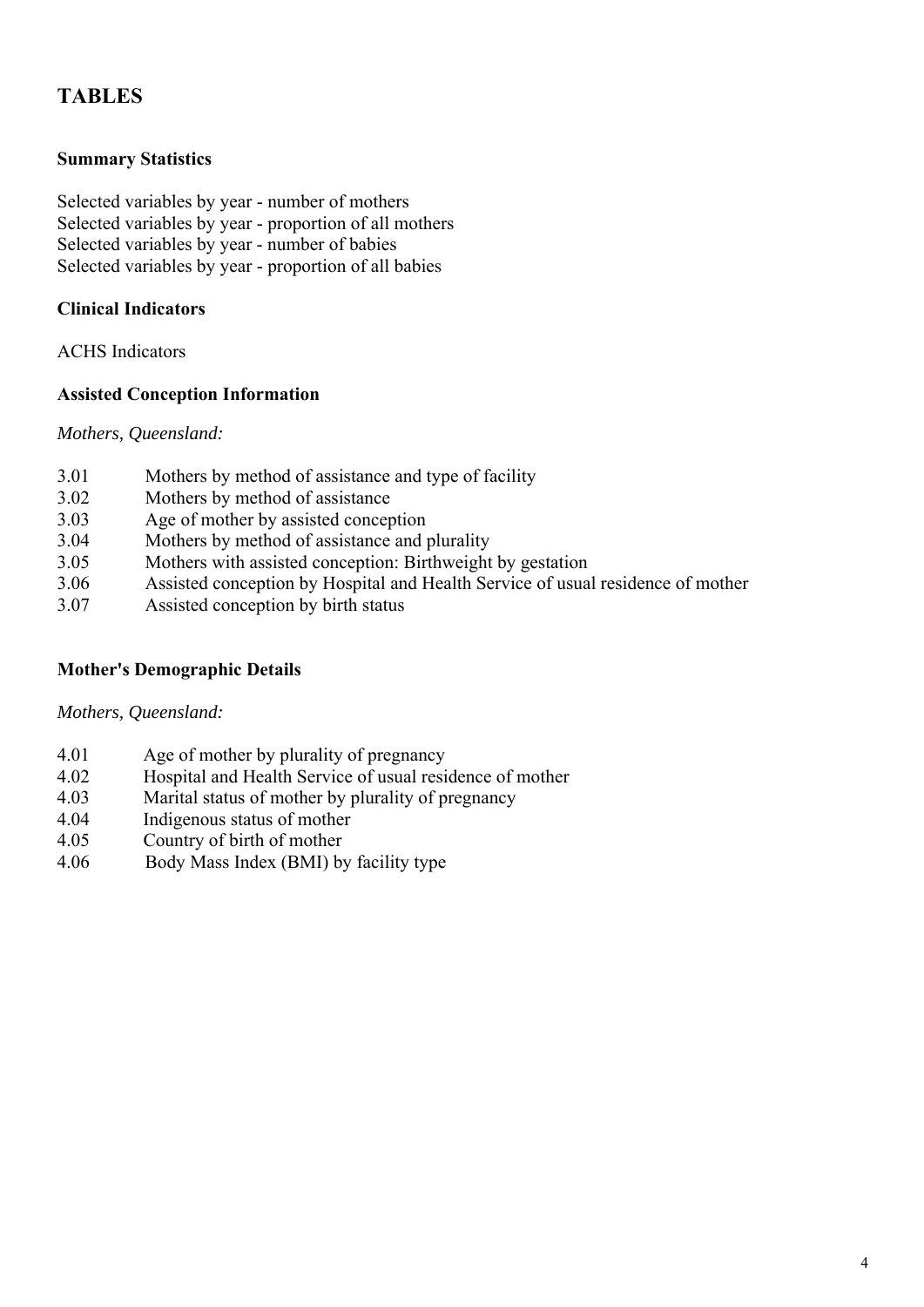### **Mother's Antenatal Details**

#### *Mothers, Queensland:*

- 5.01 Number of antenatal visits by indigenous status of mother
- 5.02 Parity by age of mother
- 5.03 Selected medical conditions of mother
- 5.04 Selected pregnancy complications
- 5.05 Antenatal transfer status by indigenous status of mother
- 5.06 Selected reasons for antenatal transfer by indigenous status of mother
- 5.07 Smoking Status by number of cigarettes after 20 weeks gestation
- 5.08 Smoking Advice during the first 20 weeks of pregnancy to mothers who smoked
- 5.09 Antenatal care type
- 5.10 Gestation at first antenatal visit by facility type

#### **Labour and Birthing Details**

#### *Mothers, Births, Queensland:*

- 6.01 Onset of labour by plurality of pregnancy
- 6.02 Onset of labour by age of mother
- 6.03 Selected reason for induction
- 6.04 Presentation by plurality of pregnancy
- 6.05 Method of birth by plurality of pregnancy
- 6.06 Method of birth by age of mother
- 6.07 Method of birth by presentation
- 6.08 Method of birth by method of pharmacological analgesia during labour/birth
- 6.09 Method of birth by method of non-pharmacological analgesia during labour/birth
- 6.10 Method of birth by method of anaesthesia for birth
- 6.11 Labour status by primary caesarean section reason
- 6.12 Onset of labour by method of birth
- 6.13 Onset of labour by method of birth for term, singleton vertex births to primiparous mothers
- 6.14 Method of birth by onset of labour, mothers with previous caesarean section
- 6.15 Selected labour and birth complications
- 6.16 Method of birth by selected labour and birth complications following a period of labour
- 6.17 Selected procedures and operations performed during pregnancy, labour and the puerperium
- 6.18 Selected puerperium complications
- 6.19 Genital tract trauma by surgical repair
- 6.20 Episiotomy by surgical repair
- 6.21 Genital tract trauma by accoucheur
- 6.22 Selected antenatal ultrasounds

#### **Baby Details**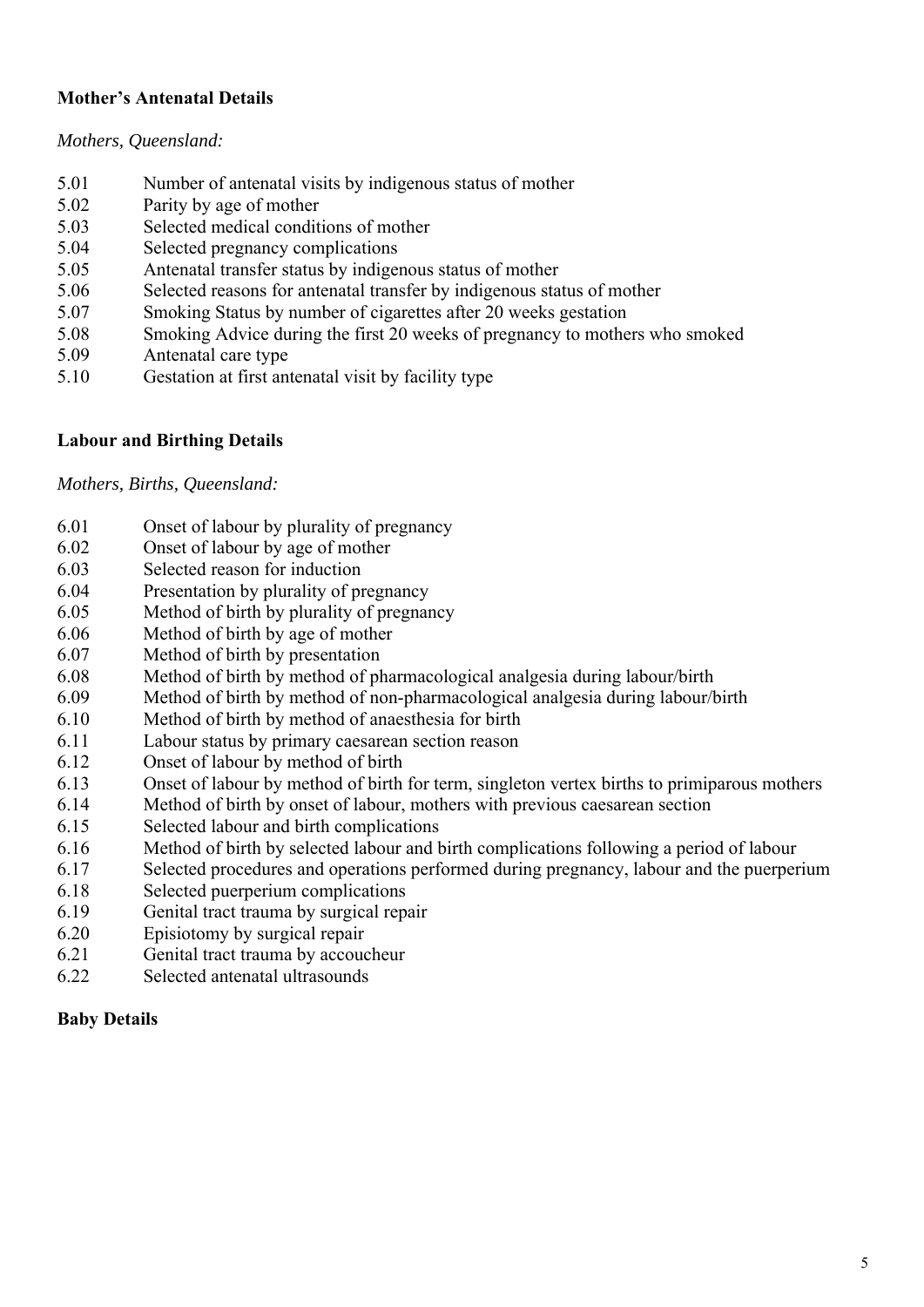#### *Births, Queensland:*

- 7.01 Sex by outcome
- 7.02a Apgar score at 1 minute and 5 minutes (livebirths)
- 7.02b Apgar score at 1 minute by Apgar score at 5 minutes (livebirths)
- 7.03 Use of resuscitation (livebirths)
- 7.04 Resuscitation other than routine suction (livebirths)
- 7.05 Birthweight by indigenous status of mother
- 7.06 Gestation by indigenous status of mother
- 7.07 Birthweight by gestation (singleton births)
- 7.08 Birthweight by gestation (multiple births)
- 7.09 Neonatal treatment by gestation (livebirths)
- 7.10 Neonatal survival by birthweight
- 7.11 Selected conditions causing neonatal morbidity (livebirths)
- 7.12a Fluid baby received during the birth episode by age of mother (livebirths discharged home)
- 7.12b Fluid baby received in the 24hours prior to discharge by age of mother (livebirths discharged home)
- 7.13a Fluid baby received during the birth episode by accommodation status of mother (livebirths discharged home)
- 7.13b Fluid baby received in the 24hours prior to discharge by accommodation status of mother (livebirths discharged home)
- 7.14a Fluid during the birth episode by number of previous births (livebirths discharged home)
- 7.14b Fluid 24hours prior to discharge by number of previous births (livebirths discharged home)
- 7.15 Selected congenital anomalies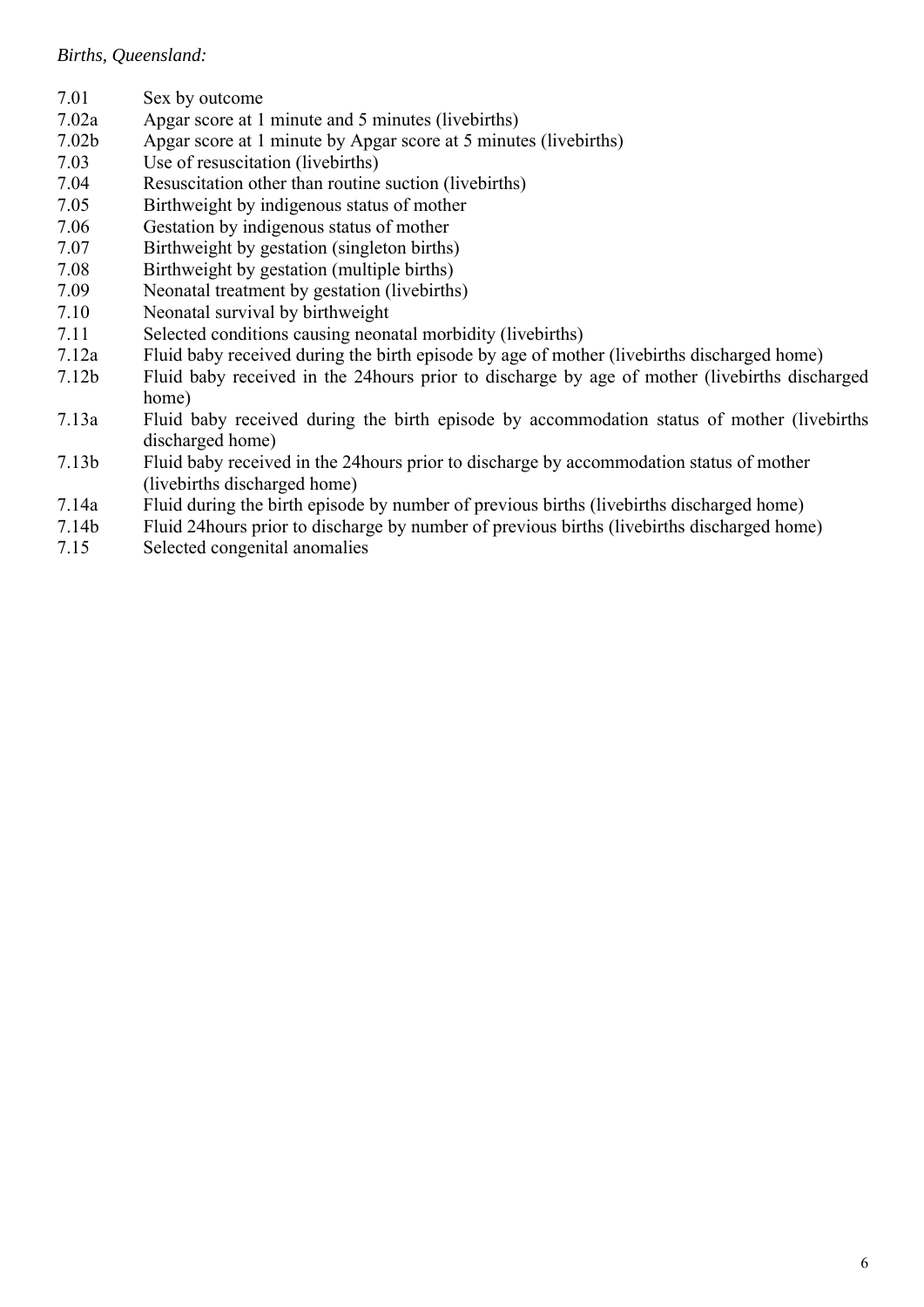### **Hospital, Birth Centres and Planned Home Births Information**

#### *Mothers, Queensland:*

| 8.01 | Hospital and Health Service of usual residence of mother by type of facility and accommodation |
|------|------------------------------------------------------------------------------------------------|
| 8.02 | Age of mother by type of facility and accommodation                                            |
| 8.03 | Onset of labour by type of facility and accommodation                                          |
| 8.04 | Method of birth by type of facility and accommodation                                          |
| 8.05 | Hospital and Health Service of usual residence of mother by Hospital and Health Service of     |
|      | birthing facility                                                                              |
| 8.06 | Livebirths - Level of nursery at facility of birth by level of nursery at facility of transfer |
| 8.07 | Mothers - Level of nursery at facility of birth by level of nursery at facility of transfer    |
| 8.08 | Hospital and Health Service of usual residence of mother by maternal age                       |
| 8.09 | Babies by facility of birth type and facility name                                             |

### **Discharge Details and Length of Stay (Mother and Baby)**

*Mothers & Births, Queensland:* 

- 9.01 Separation status of mother
- 9.02 Separation status of baby
- 9.03 Mothers' postnatal length of stay by facility type and accommodation, mothers discharged home
- 9.04 Postnatal length of stay of mother by parity, mothers discharged home
- 9.05 Postnatal length of stay of mother by method of birth, mothers discharged home
- 9.06 Length of stay by birthweight, facility livebirths discharged home
- 9.07 Month of birth

### **Perinatal Deaths**

*Perinatal deaths, Queensland:* 

- 10.01 Perinatal deaths: Type of perinatal death by sex
- 10.02 Stillbirths: Time of death by sex
- 10.03 Neonatal deaths: Age at neonatal death by sex
- 10.04 Age of mother by type of perinatal death
- 10.05 Indigenous status of mother by type of perinatal death
- 10.06 Marital status of mother by type of perinatal death
- 10.07 Plurality of pregnancy by type of perinatal death
- 10.08 Birthweight by type of perinatal death
- 10.09 Gestation by type of perinatal death
- 10.10 Hospital and Health Service of usual residence of mother by type of perinatal death
- 10.11 Neonatal Deaths: Birthweight by gestation
- 10.12 Stillbirths: Birthweight by gestation
- 10.13 Main condition in fetus/neonate by type of perinatal death
- 10.14 Nature/site of congenital anomaly by type of perinatal death
- 10.15 Postmortem status by type of perinatal death
- 10.16 Selected weight & gestation groupings by type of perinatal death

### **Incidence Data**

Queensland Newborn Screening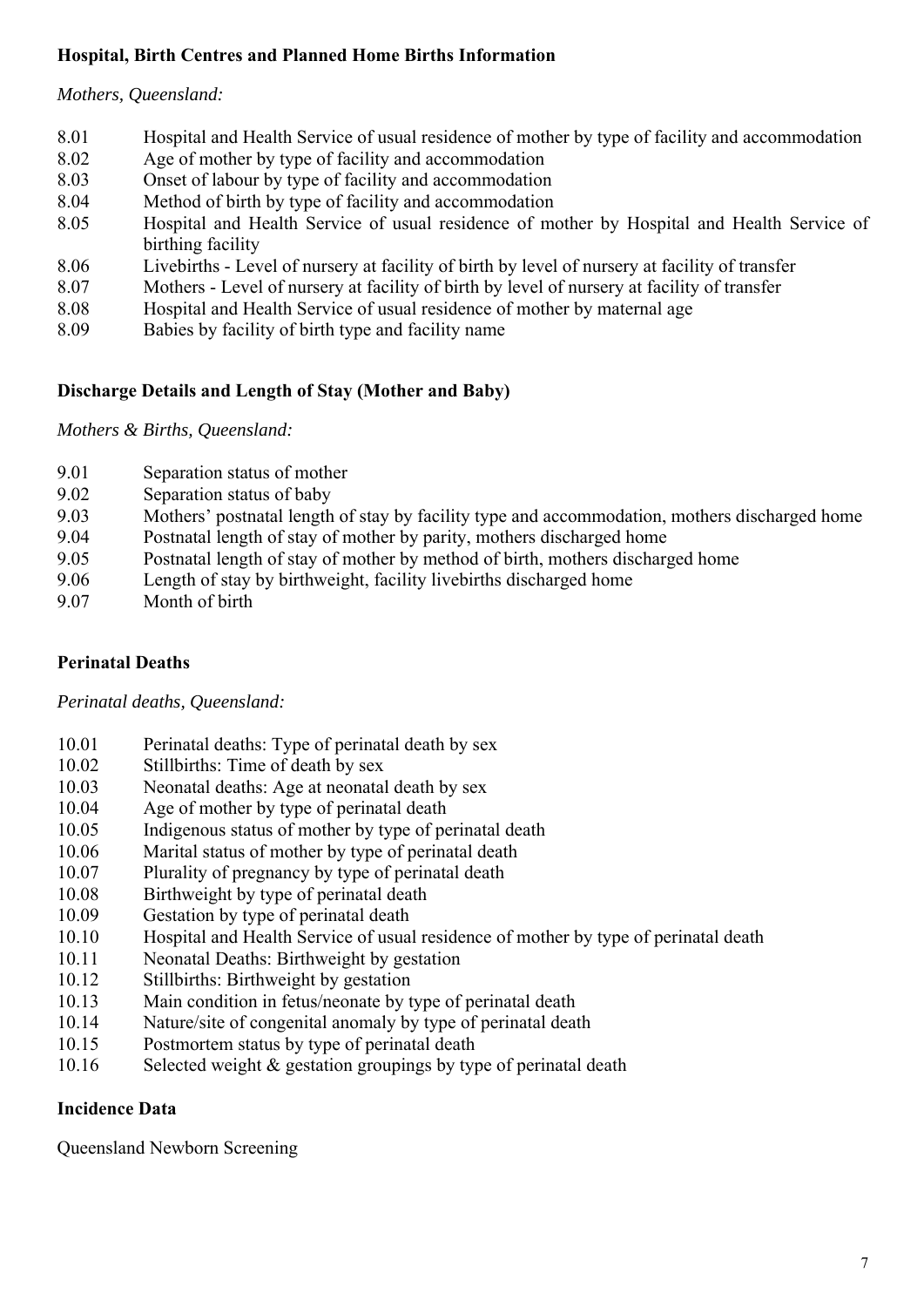#### **ACKNOWLEDGEMENTS**

Appreciation is extended to:

- . Midwives, obstetricians, paediatricians, neonatologists, pathologists and other hospital staff who completed and returned the Perinatal Data Collection forms,
- . The Registrar-General's Office for providing additional data on perinatal deaths,
- . The Queensland Office of the Australian Bureau of Statistics for its assistance and advice,
- . The staff of the Perinatal Data Collection,
- . The Newborn Screening Unit for their contribution.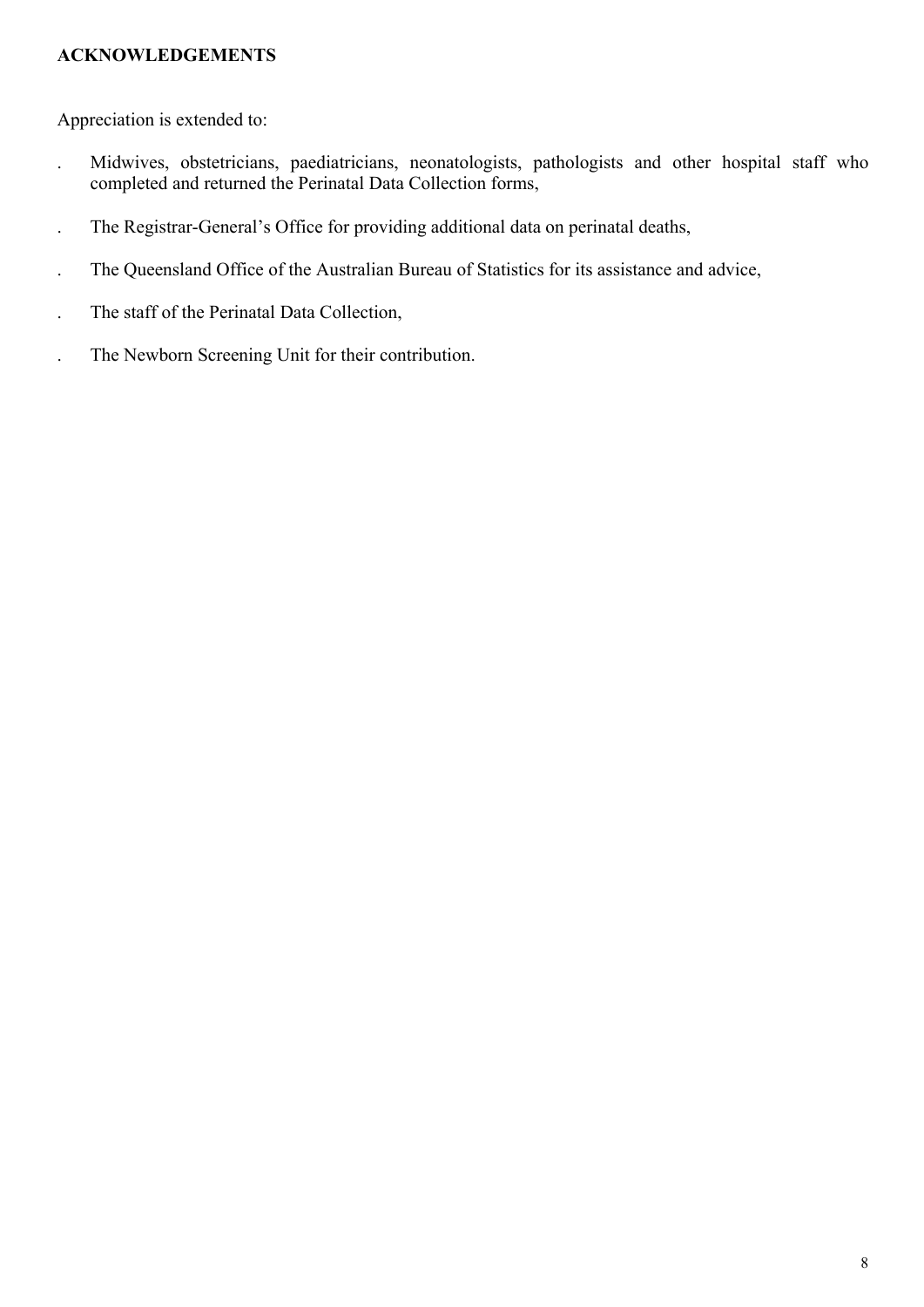### **INTRODUCTION**

The Queensland Perinatal Data Collection commenced in November 1986 after State legislation under Part II of the *Health Act 1937* was amended to include 'Division XII - Perinatal Statistics' requiring that perinatal data be provided to the Chief Executive for every child born in Queensland. The collection was established to provide a basic source of information for research into obstetric and neonatal care and to assist with the planning of Queensland's health services. In addition, it enables the monitoring of neonatal morbidity and congenital anomalies.

This report presents summary statistics based on the data collected for 2015.

Changes are routinely introduced to the collection on a financial year basis. Calendar year publications will reflect these changes as far as possible. The introduction of ICD-10-AM Seventh Edition occurred from 1 July 2012. For previous years, notations are made where relevant for items or coding that have changed in mid-year.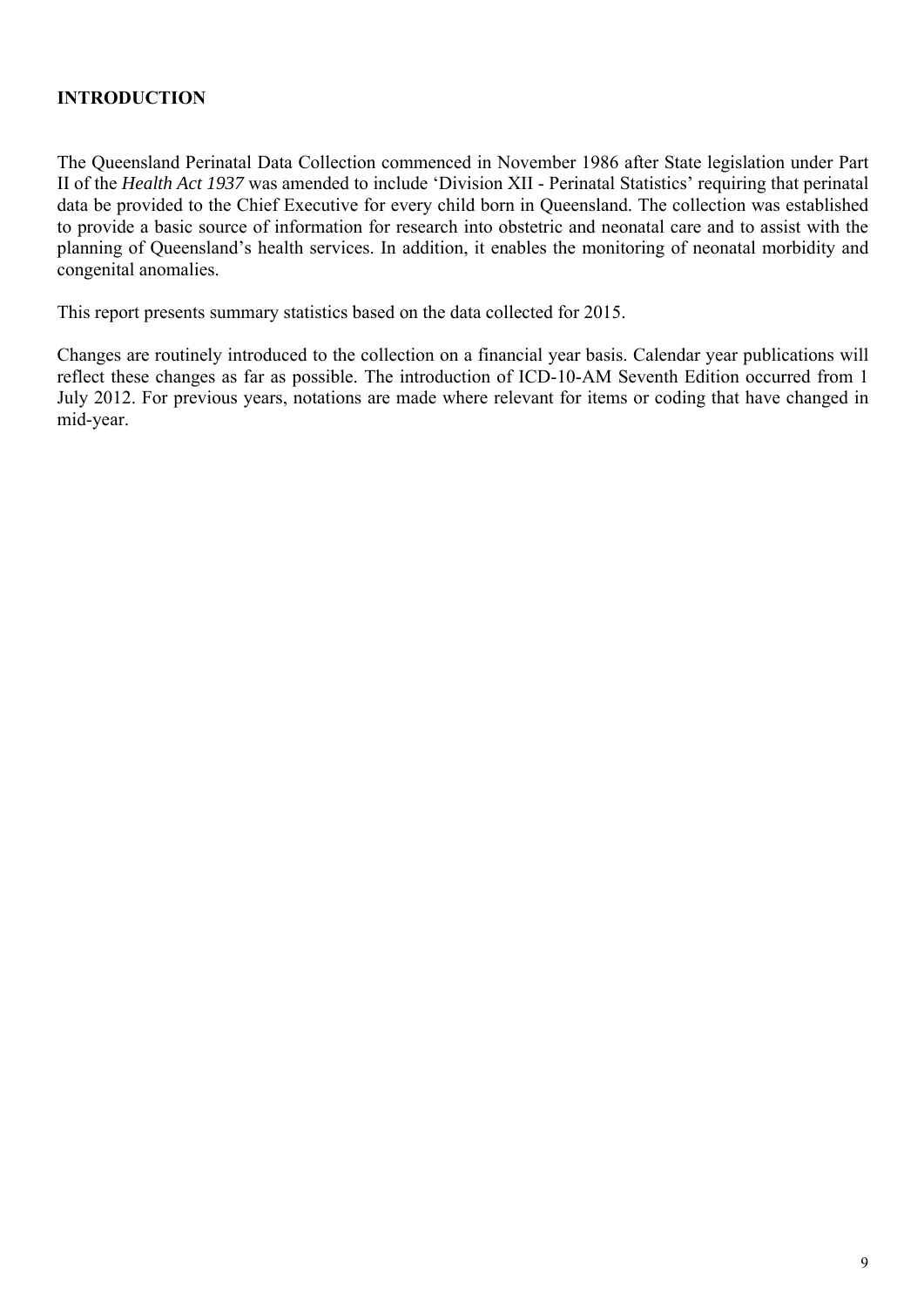### **DATA COLLECTION**

Perinatal Data Collection forms were forwarded to Queensland Department of Health by public hospitals, private hospitals, and homebirth practitioners or in the case of hospitals using electronic systems, an extract was provided. The forms were designed to be an integral part of the mother's medical record, both to reduce duplication of recording and to ensure optimum accuracy of data. The Statistical Collections and Integration Team (previously Data Collections Unit), which conducts the collection, has encouraged the practice that wherever possible, midwives complete the forms and suggests that the forms be considered an essential part of the nursing summary. For homebirths, the responsibility for the completion and return of the forms rests with homebirth practitioners.

The Obstetric Summary and Neonatal Notes (MR63D) form collected antenatal, intrapartum and postpartum data. Two editions of the Obstetric Summary and Neonatal Notes (MR63D) forms were used in 2015. These forms (January to June 2015 and July to December 2015 MR63D) are shown in Appendix B. It is also important to note that a large number of birthing hospitals now submit data electronically.

In addition to information from these forms, the collection was supplemented by information from Medical Certificates of Cause of Perinatal Death from the Registrar-General's Office.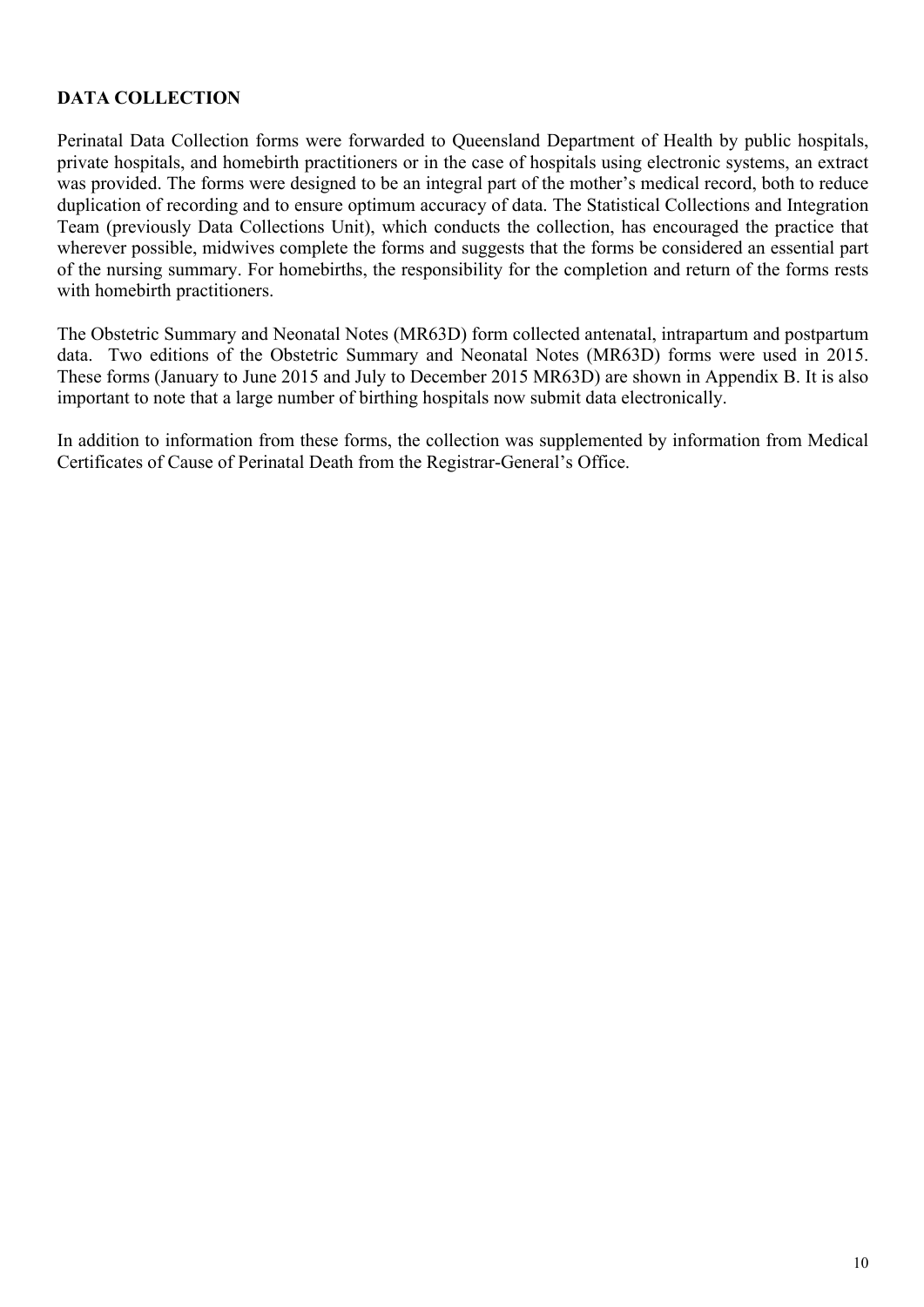#### **EXPLANATORY NOTES**

#### *Scope*

The statistics shown in this report relate to confinements/births that occurred in Queensland during 2015 and were reported to the Perinatal Data Collection. Confinements/births that occurred outside Queensland, but where the mother was usually resident in Queensland, were not captured by the Collection. Conversely, births that occurred in Queensland, but where the mother's usual residence was overseas or interstate, are included in the statistics. The scope of the Collection ceases at the point of formal separation - discharge, transfer or death.

#### *Data quality*

A number of quality control procedures have been employed to ensure that the statistics produced are reliable. The Statistical Collections and Integration Team run a series of input editing checks on the data to check unusual and incomplete data items, these checks include: data entry checks, coding checks, validation queries for internal and external purposes and quarterly queries for unusual, ambiguous or incomplete data items.

#### *Definitions*

#### *Actual place of birth*

Actual place where the birth of the baby occurred.

#### *Apgar score*

 A numerical scoring system usually applied at one minute and five minutes after birth to evaluate the condition of the baby, based on heart rate, respiration, muscle tone, reflexes and colour.

#### *Antenatal care type*

The place or type of practitioner from whom antenatal care was received during the pregnancy.

#### *Assessment for chronicity scan*

An ultrasound to distinguish between twins who share a membrane. This will identify those multiples who share a chorion and are at risk of twin to twin transfusion syndrome.

#### *Assisted conception*

 The current pregnancy was the result of assisted conception; that is, there was a method used to increase the chance of fertilisation in the infertile or subfertile woman or couple.

#### *Augmentation*

Intervention after the spontaneous onset of labour to assist the progress of labour.

#### *Baby*

A product of conception that is born alive or if stillborn is of at least 20 weeks gestation and/or 400 grams in weight.

#### *Baby's place of death*

The location of death of the baby.

#### *Birth*

 The process by which a baby is expelled or extracted from the mother. The number of births per year is equal to the number of livebirths and stillbirths in that year.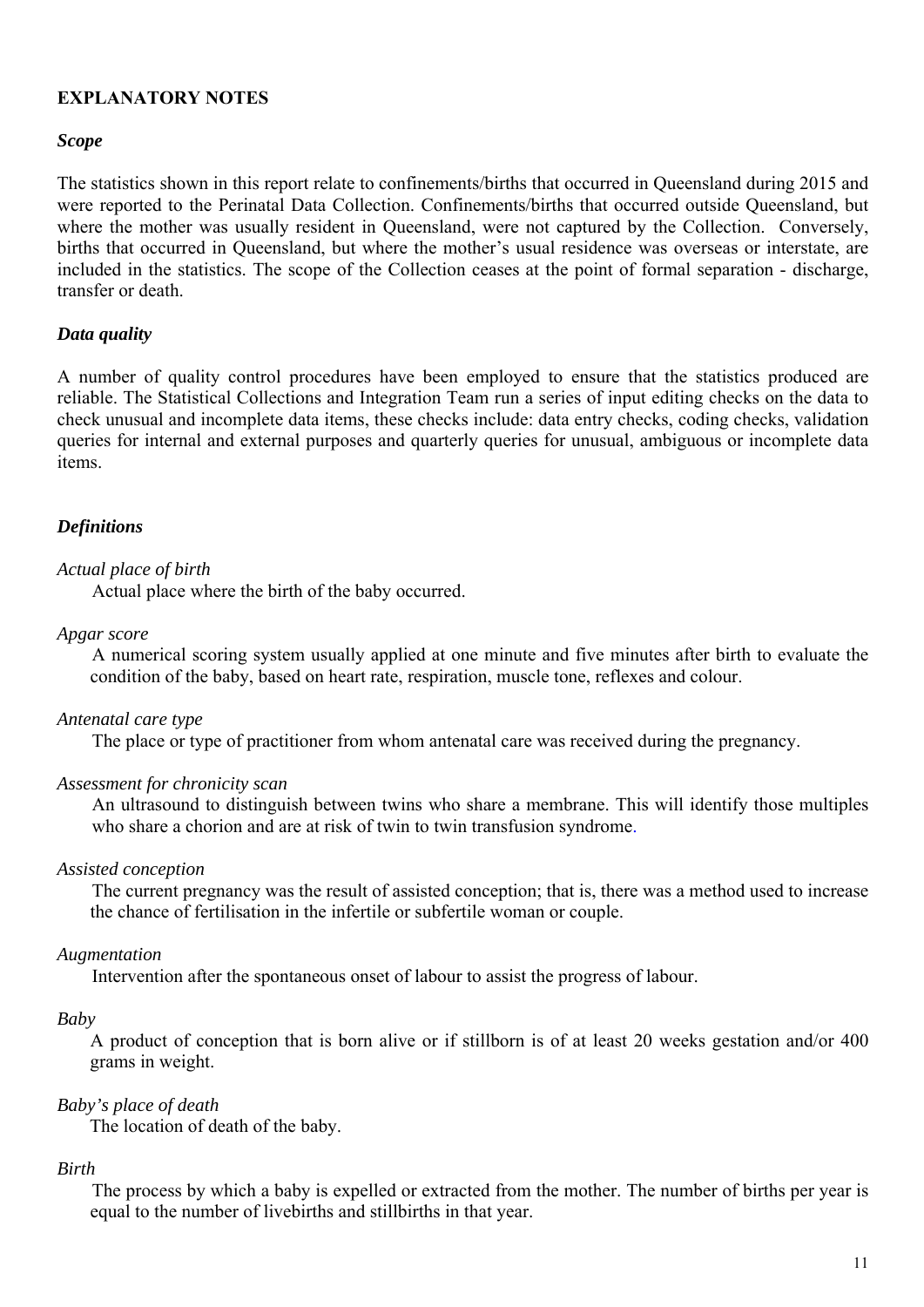#### *Birth order*

The order of each baby of a multiple birth.

#### *Birthweight*

 The first recorded weight of the newborn baby, usually measured in the first hour after birth. Low birthweight babies are those whose weight is less than 2,500 grams and this category includes very low birthweight babies whose weight is less than 1,500 grams as well as extremely low birthweight babies whose weight is less than 1,000 grams.

#### *Congenital anomaly*

 A structural defect or chromosomal abnormality, including deformations that are present at birth and diagnosed prior to separation from care.

### *Cord pH*

The measurement of the umbilical cord pH.

#### *CTG in labour*

Indicating whether Cardiotocography (CTG) monitoring was performed.

#### *Date of admission*

The date of admission of the mother for birth to the facility where the confinement takes place.

#### *Date of confinement*

 The date the mother births her baby and in the case of a multiple birth the date of the birth of the first baby.

#### *Estimated date of confinement*

 Estimated date of birth as indicated by ultrasound scan, date of last menstrual period or clinical assessment.

*Fetal scalp pH*  Measurement of the fetal scalp pH.

#### *First day of the last menstrual period*

Date of the first day of the mother's last menstrual period (LMP).

### *Fluid baby received in the birth episode*

The type of fluid ingested by the baby at any time prior to discharge.

#### *Fluid baby received 24hrs prior to discharge*

The type of fluid ingested by the baby in the twenty four hours prior to discharge.

#### *FSE in labour*

Indicating whether Fetal Scalp Electrode (FSE) monitoring was performed.

#### *Gestation*

 The estimated gestational age of the baby in completed weeks as determined by clinical assessment. Preterm births are identified as those babies whose gestation is less than 37 completed weeks. In cases of multiple births where an intrauterine fetal death (IUFD) occurred, the gestational age is estimated as the age at death and not the age at birth.

#### *GrandMultipara*

A pregnant woman who has had at least five previous pregnancies resulting in a livebirth or stillbirth.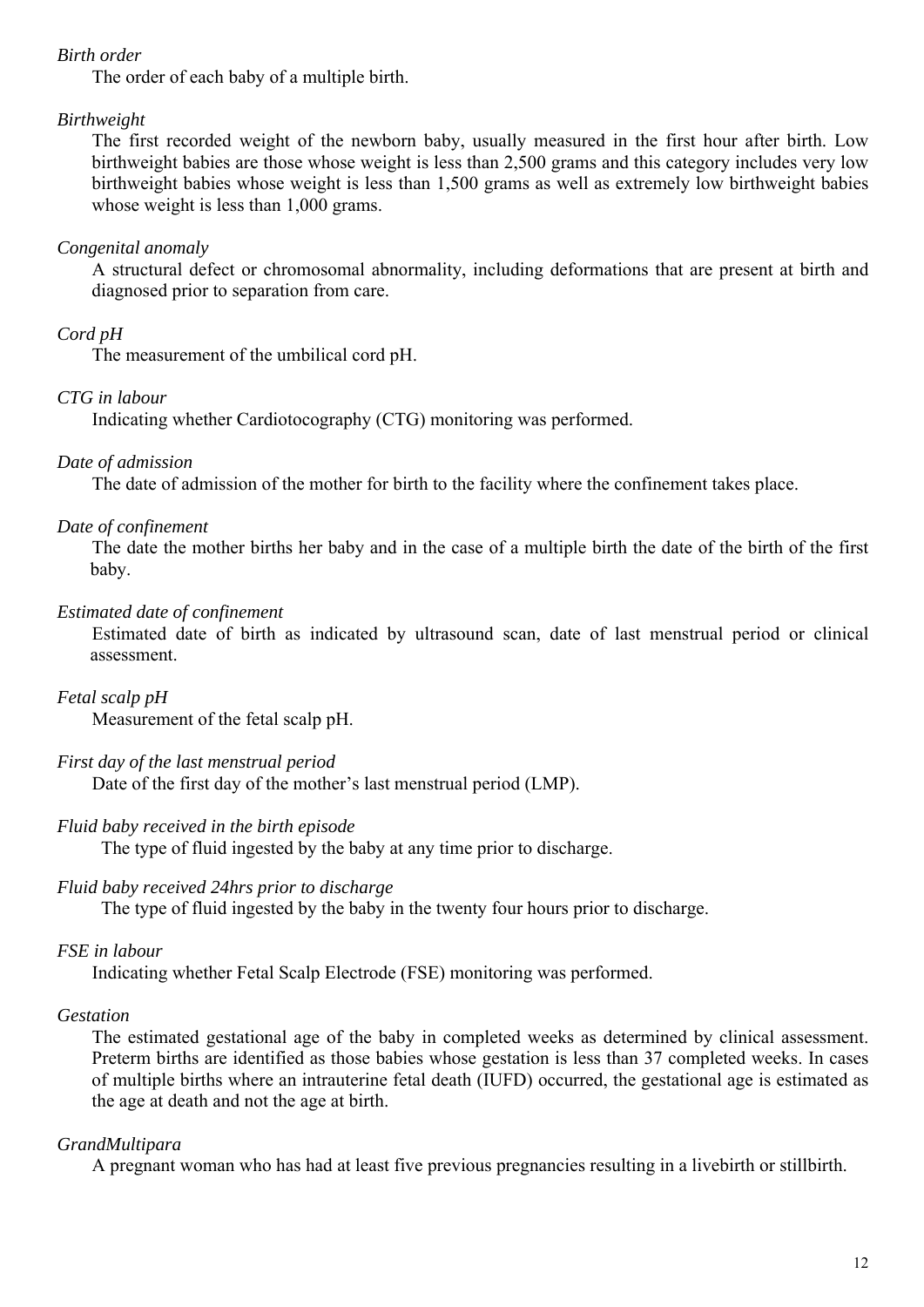#### *Hepatitis B vaccination status*

The Hepatitis B vaccination status of the baby at birth.

#### *Indigenous Status*

 An Aboriginal or Torres Strait Islander is a person of Aboriginal or Torres Strait Islander descent who identifies as an Aboriginal or Torres Strait Islander and is accepted as such by the community in which he/she lives.

#### *Induction*

Intervention to stimulate the onset of labour.

#### *Intended birth place*

The intended place of birth of the baby at the onset of labour.

#### *Labour and birth complication*

Complication arising within labour or birth that may have significantly affected care during this time.

#### *Livebirth*

 The complete expulsion or extraction from the mother of a baby which shows evidence of life, (eg: has a heartbeat), irrespective of birthweight or gestational age.

#### *Macerated*

The softening and breaking down of skin from prolonged exposure of a dead fetus to amniotic fluid.

#### *Medical conditions*

Pre-existing maternal diseases and conditions, and other diseases, illnesses or conditions arising during the current pregnancy, that are not directly attributable to the pregnancy but may significantly affect care during the current pregnancy and/or pregnancy outcome.

#### *Method of birth*

The method of complete expulsion or extraction from it's mother of a product of conception.

#### *Method of birth of last birth*

The method of complete expulsion or extraction from its mother of a product of conception in last birth event.

#### *Morphology ultrasound scan*

An ultrasound to allow the early diagnosis of morphologic abnormalities.

#### *Mortality rates*

 Stillbirth rate - the number of stillbirths per 1,000 births. Neonatal mortality rate - the number of neonatal deaths per 1,000 livebirths. Perinatal mortality rate - the number of perinatal deaths per 1,000 births.

#### *Mother*

A woman who gave birth to one or more babies in Queensland during the reference period.

#### *Multipara*

A pregnant woman who has had at least one previous pregnancy resulting in a livebirth or stillbirth.

#### *Neonatal death*

The death of a live born baby within the first 28 days of life.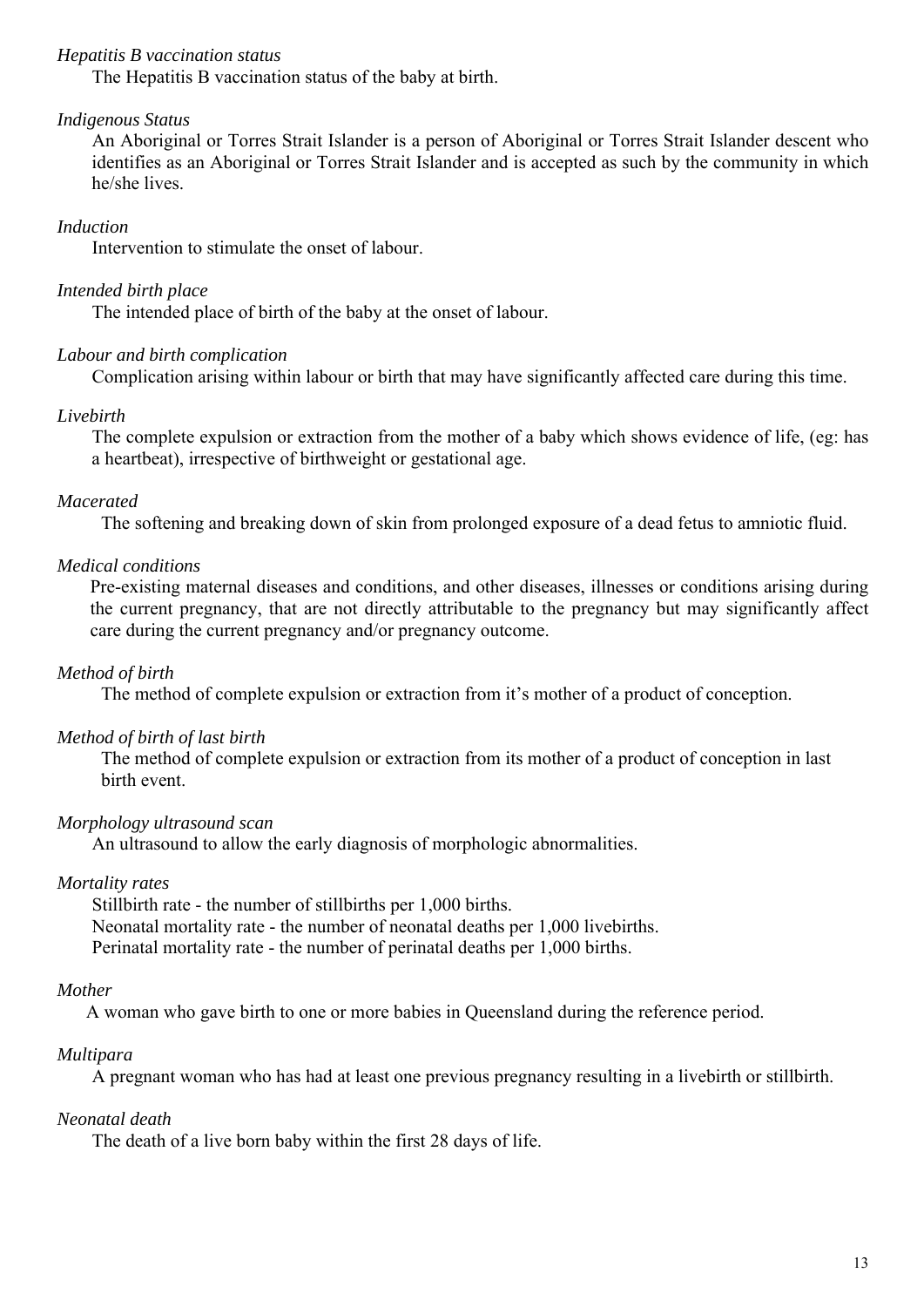#### *Non-Pharmacological Analgesia administered during labour*

 The type of non-pharmacological analgesia used by the mother to relieve pain during the labour and/or birth.

#### *Nuchal translucency ultrasound*

An ultrasound to assess for trisomy 21 chromosomal abnormalities.

#### *Outcome of previous pregnancies*

 The number of previous pregnancies resulting in stillbirths (of at least 20 weeks gestation and /or 400 grams), spontaneous abortion or induced termination of pregnancies (of less than 20 weeks gestation and less than 400 grams) or livebirth outcomes.

#### *Perinatal death*

A stillbirth or neonatal death.

#### *Perinatal period*

 The perinatal period commences at 20 completed weeks (140 days) of gestation and ends 28 completed days after birth.

#### *Period in ICN/SCN*

 Total number of whole or part calendar days that baby spent in intensive care nursery/special care nursery.

#### *Pharmacological Analgesia administered during labour*

Type of pharmacological agents administered to the mother by injection or inhalation to relieve pain during labour and/or birth.

#### *Plurality*

 The number of births resulting from a pregnancy. Plurality of a pregnancy is determined by the number of livebirths or by the number of fetuses that remain in utero at 20 weeks gestation and that are subsequently born separately. In multiple pregnancies, or if gestational age is unknown, only livebirths of any birthweight or gestational age, or fetuses weighing 400g or more, are taken into account in determining plurality. Fetuses aborted before 20 completed weeks are excluded.

#### *Position of congenital anomaly*

The laterality of the structural abnormalities (including deformations) present at birth.

#### *Pregnancy complication*

 Complications arising up to the period immediately preceding birthing that are directly attributable to the pregnancy and may have significantly affected care during the current pregnancy and/ or pregnancy outcome.

#### *Presentation*

That part of the fetus which is lowermost in the uterus at birth.

#### *Primipara*

A pregnant woman who has had no previous pregnancy resulting in a livebirth or stillbirth.

#### *Primary reason for induction*

Primary reason for the need to induce labour.

#### *Principal accoucheur*

The principal person assisting the mother in the birth of the baby.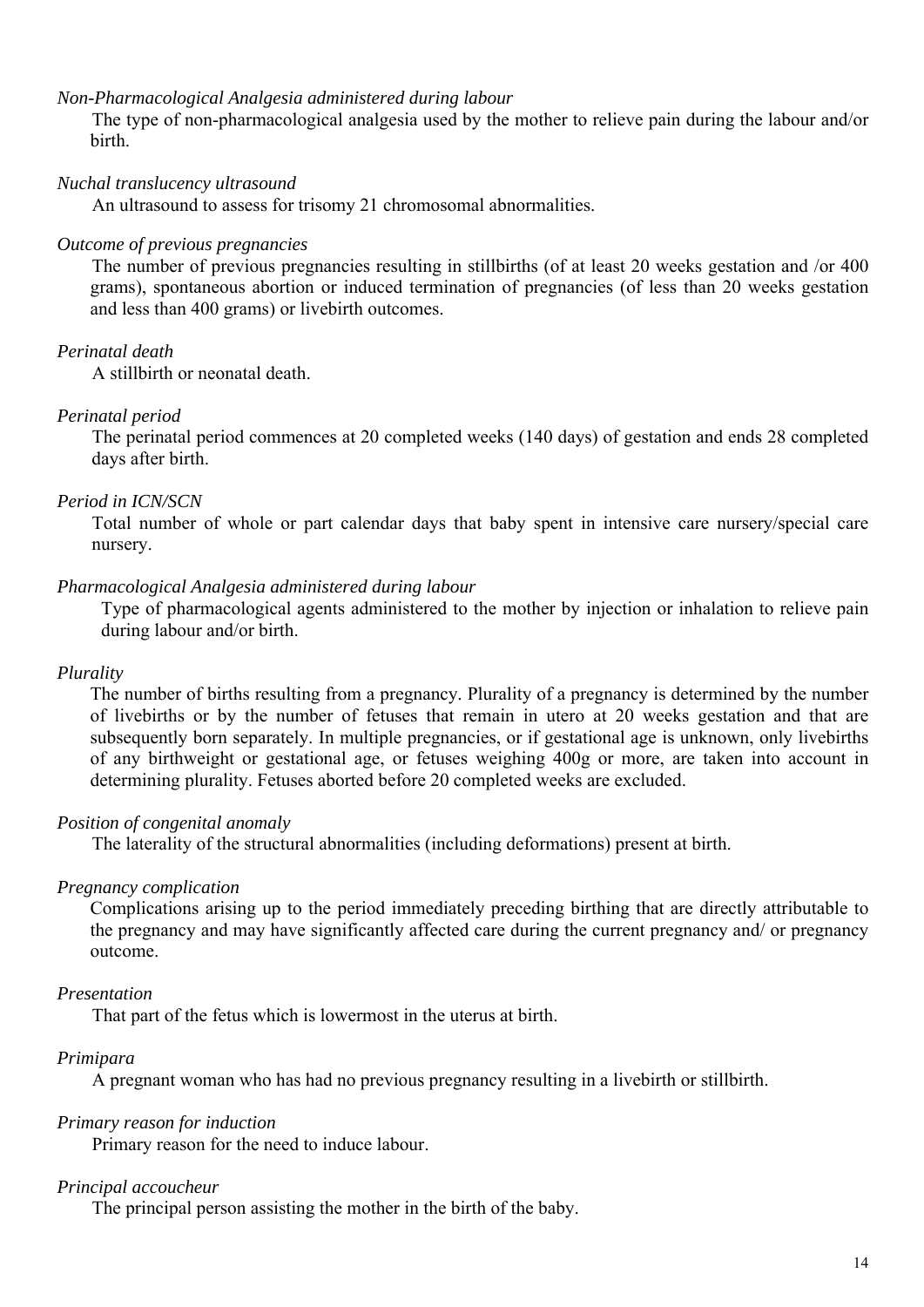#### *Puerperium*

The six week period for the mother following birth.

#### *Puerperium complication*

 The medical and obstetric complications of the mother occurring during the postnatal period up to the time of separation from care.

#### *Puerperium procedures and operations*

Any procedure or operation the mother had during the puerperium.

#### *Separation date*

Date on which an admitted patient completes an episode of care.

#### *Smoking*

An indicator of whether the mother has smoked any cigarettes at any time during the pregnancy.

#### *State/Territory of birth*

The state/territory in which the birth occurred.

#### *Stillbirth*

 The complete expulsion or extraction from the mother of a product of conception of at least 20 weeks gestation and/or 400 grams birthweight which, after separation, did not show any signs of life, that is, did not have a heartbeat.

#### *Underlying cause of perinatal death*

 The disease or condition present in either the fetus, neonate or mother which, in the opinion of the certifier, was the single underlying cause of the perinatal death, i.e. the disease condition which initiated the train of events which lead to death.

#### *Water Birth*

An indicator of whether the birth was a water birth. For a birth to be considered a water birth, the baby's head must remain submerged under water until after the body is born.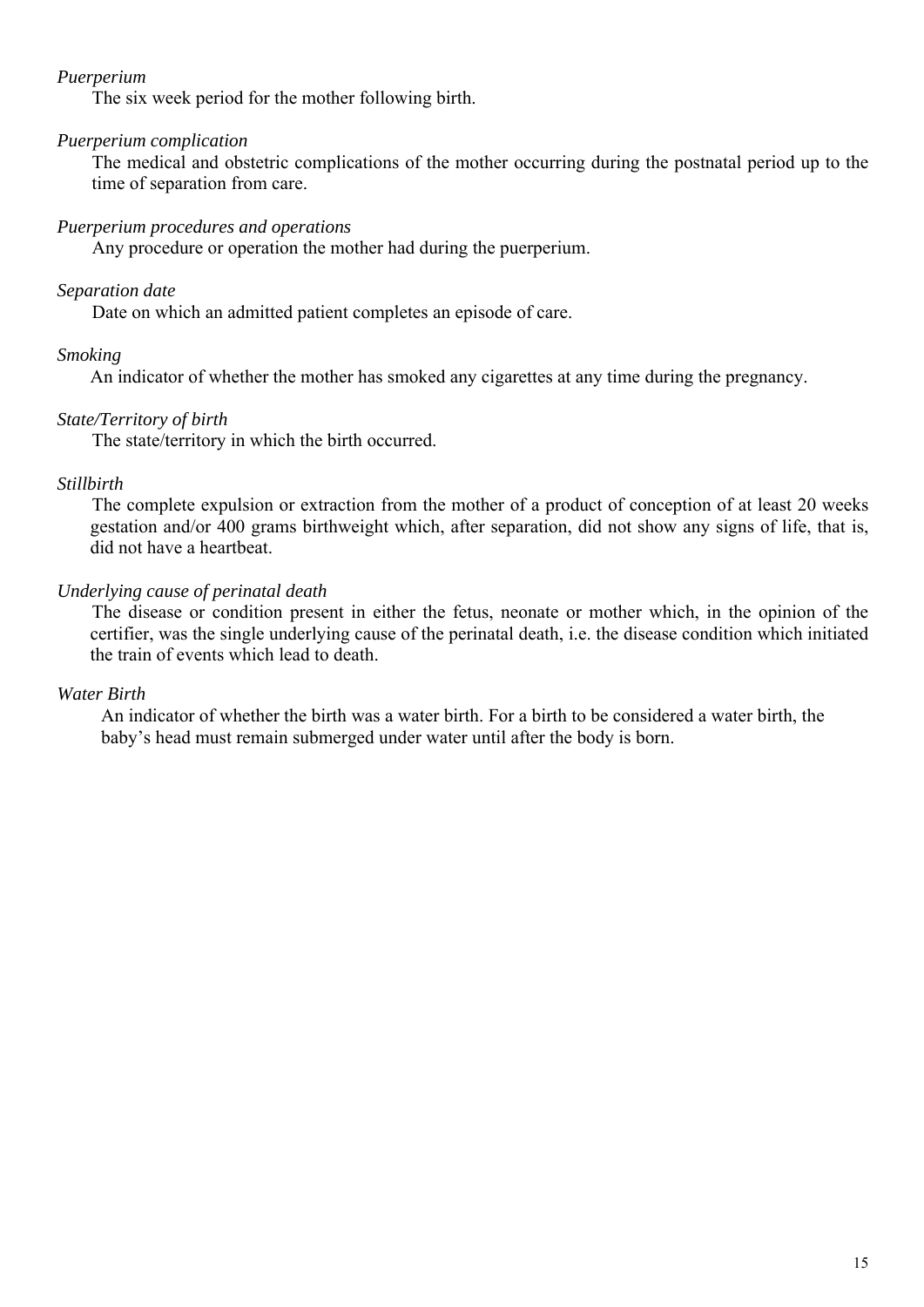### **APPENDIX A: UNPUBLISHED DATA AVAILABLE FROM THE PERINATAL DATA COLLECTION**

(Release of data is subject to confidentiality restrictions)

#### **MOTHER**

Place of birth Puerperium complications Age Separation type Country of birth Date of separation Indigenous status Place of transfer Statistical local area of usual residence Smoking cessation advice Marital status Puerperium procedures & operations Weight Parity Height Accommodation status **BABY** Antenatal transfer Antenatal transfer place Date of birth Time of antenatal transfer Time of birth Reason for antenatal transfer Birthweight Assisted conception methods Gestation Date of admission Plurality Previous pregnancy outcomes Sex (live births, stillbirths, miscarriages/abortions) Born alive/stillborn Method of birth of last birth  $\blacksquare$  Method of vitamin K Number of previous Caesareans **Hepatitis B** vaccination Date of LMP Apgar score (1 and 5 minutes) Estimated date of confinement Time to establish respirations Antenatal care and the contract of the Resuscitation methods are resulted as  $\mathbb{R}$  Resuscitation methods Number of antenatal visits Neonatal morbidity Medical conditions Neonatal treatment methods Pregnancy complications Congenital anomalies<br>Procedures and operations Antenatal diagnosis of Number of ultrasound scans **Indigenous** status of baby Intended place of birth at onset of labour Days in ICN Actual place of birth of baby Days in SCN Onset of labour Main reason for admission to ICN/SCN Methods of induction/augmentation Fluid received in the birth episode Reason for Induction Fluid received in the 24hrs prior to discharge Length of time membranes ruptured before birth Use of a bottle Length of first stage of labour Date of separation Length of second stage of labour Separation type Presentation Place of transfer Non-Pharmacological Analgesia during labour Pharmacological Analgesia during labour **PERINATAL DEATHS** Anaesthesia methods for birth Method of birth Date of death Reason for Induction Age at death Reason for Caesarean **Indigenous** status of baby Cervical dilation prior to Caesarean Place of death Accoucheur Macerated (stillbirths) Perineal status When heartbeat ceases Episiotomy Post-mortem performed Surgical repair of vagina or perineum Post-mortem confirmed Gestation at first antenatal visit Main and other maternal diseases Labour and birth complications and  $\mathbb{R}$  Main and other causes of death

State of usual residence Smoking during pregnancy (status and number)

Antenatal diagnosis of congenital anomalies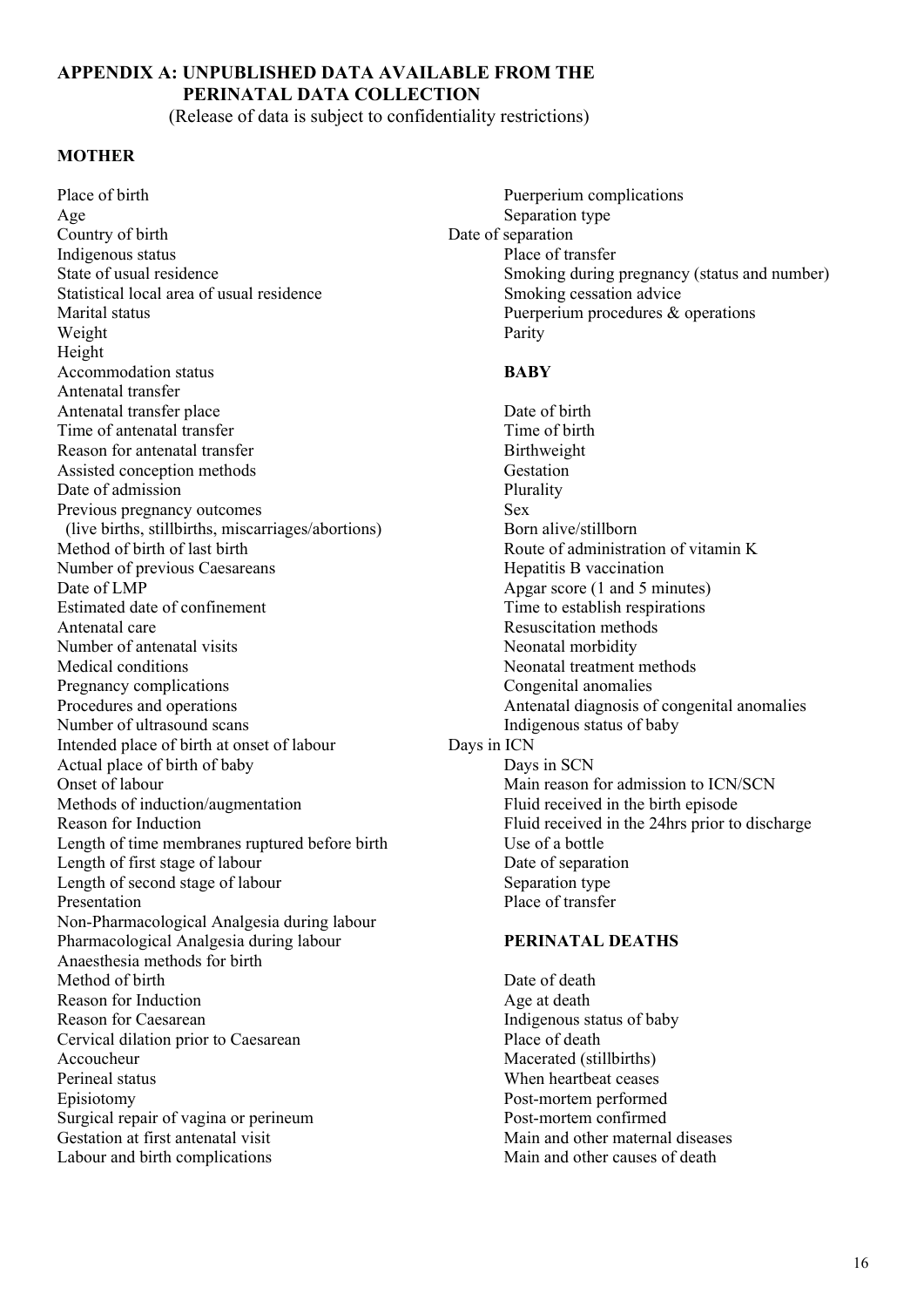## **APPENDIX B PERINATAL DATA COLLECTION FORM (MR63D) January to June 2015<br>QUEENSLAND PERINATAL DATA COLLECTION FORM**

|                            | <b>DATE OF</b><br><b>PLACE OF</b><br><b>ADMISSION</b><br>DELIVERY                                                                              |                                                                                                                            |                                                                                                                                                                                                  |
|----------------------------|------------------------------------------------------------------------------------------------------------------------------------------------|----------------------------------------------------------------------------------------------------------------------------|--------------------------------------------------------------------------------------------------------------------------------------------------------------------------------------------------|
|                            | <b>MOTHER'S COUNTRY OF BIRTH</b>                                                                                                               | <b>SEROLOGY</b>                                                                                                            | <b>FAMILY NAME</b><br><b>UR No</b>                                                                                                                                                               |
| <b>MOTHER'S DETAILS</b>    | <b>INDIGENOUS STATUS</b><br><b>MARITAL STATUS</b><br><b>ACCOMMODATION</b>                                                                      |                                                                                                                            | <b>1ST GIVEN NAME</b><br>DOB<br><b>Estimated Date of Birth</b>                                                                                                                                   |
|                            | <b>STATUS OF MOTHER</b><br>Aboriginal<br>Never Married                                                                                         | Rubella                                                                                                                    | 2ND GIVEN NAME<br><b>USUAL RESIDENCE</b>                                                                                                                                                         |
|                            | Public<br>Torres Strait Islander<br>Married/defacto<br>Private                                                                                 | Blood Group                                                                                                                |                                                                                                                                                                                                  |
|                            | Aborig. & Torres Str. Is.<br>Widowed<br>ā<br>Neither Aboriginal nor<br>Divorced                                                                | Rh.,                                                                                                                       | <b>STATE</b><br>SLA<br><b>POSTCODE</b>                                                                                                                                                           |
|                            | Torres Str. Is.<br>Separated                                                                                                                   | Antibodies No<br>Yes<br>Other                                                                                              |                                                                                                                                                                                                  |
|                            | <b>PREVIOUS PREGNANCIES</b>                                                                                                                    | METHOD OF DELIVERY OF                                                                                                      | Time of transfer<br><b>ANTENATAL TRANSFER No</b><br>(include transfers from planned home birth to hospital, from birthing<br>· prior to onset of labour                                          |
|                            | None<br>(go to next section)                                                                                                                   | <b>LAST BIRTH</b>                                                                                                          | centre to acute care areas etc.)<br>· during labour<br>Reason for transfer                                                                                                                       |
|                            |                                                                                                                                                | Vaginal non-instrumental<br>10<br>Forceps<br>O <sub>2</sub>                                                                |                                                                                                                                                                                                  |
|                            | Number of previous pregnancies resulting in:<br>Only livebirths                                                                                | Vacuum extractor<br>03                                                                                                     | Transferred from                                                                                                                                                                                 |
| PREVIOUS PREGNANCIES       | Only stilibirths                                                                                                                               | <b>LSCS</b><br>04                                                                                                          |                                                                                                                                                                                                  |
|                            | Only abortions/miscarriages/ectopic/hydatiform mole<br>Livebirth & stilibirth                                                                  | <b>SMOKING</b><br>Classical CS<br>05<br>During the first 20 weeks of pregnancy<br>Other (specify)<br>Did the mother smoke? |                                                                                                                                                                                                  |
|                            | Livebirth & abortion/miscarriages/ectopic/hydatiform mole                                                                                      |                                                                                                                            | If yes, how many cigarettes per day?                                                                                                                                                             |
|                            | Stillbirth & abortion/miscarriages/ectopic/hydatiform mole.                                                                                    | Number of previous                                                                                                         | Was smoking cessation advice offered by a health care provider?<br><b>Yes</b><br>After 20 weeks of pregnancy                                                                                     |
|                            | Livebirth, stillbirth & abortlor/miscarriages/ectopic/<br>hydatiform mole                                                                      | caesareans                                                                                                                 | Did the mother smoke?<br>Yes<br>If yes, how many cigarettes per day?                                                                                                                             |
|                            | <b>TOTAL NUMBER of previous pregnancies</b>                                                                                                    |                                                                                                                            | Was smoking cessation advice offered by a health care provider?<br>Yes                                                                                                                           |
|                            | TOTAL NUMBER OF VISITS<br>LMP                                                                                                                  |                                                                                                                            | <b>GESTATION AT FIRST ANTENATAL VISIT</b><br>Weeks                                                                                                                                               |
|                            | <b>CURRENT MEDICAL CONDITIONS</b><br>You may tick more than one box.                                                                           |                                                                                                                            |                                                                                                                                                                                                  |
|                            | None<br><b>EDC</b><br>by US scan/dates/clinical assessment<br>Essential hypertension                                                           | PREGNANCY COMPLICATIONS<br>You may fick more than one box<br>0100                                                          | PROCEDURES AND OPERATIONS<br><b>ASSISTED CONCEPTION</b><br>(during pregnancy, labour and delivery)<br>Was this pregnancy the result of<br>You may tick more than one box<br>assisted conception? |
|                            | Pre-existing diabetes mellitus<br>· Type 1 diabetes                                                                                            | None<br>APH (<20 waeks)                                                                                                    | None                                                                                                                                                                                             |
|                            | <b>HEIGHT</b><br>cm<br>· Type 2 insulin treated                                                                                                | O240<br>APH (<20 weeks or later) due to<br>02412                                                                           | O209<br>No<br>Yes<br>Chorionic villus sampling<br>1660300                                                                                                                                        |
|                            | · Type 2 oral hypoglycaemic therapy<br>· Type 2 diet/exercise<br><b>WEIGHT</b>                                                                 | · abruption<br>O2413<br>· placenta praevia<br>O2414                                                                        | Amniocentesis (diagnostic)<br>O459<br>1660000 If yes, indicate method/s used                                                                                                                     |
|                            | · Other (specify)<br>(self-reported at conception)<br>Asthma (treated during this pregnancy)                                                   | * other                                                                                                                    | Cordocentesis<br>AIH / AID<br>O441<br>1660600<br>02<br>Ovulation induction<br>O469<br>Cervical suture<br>03<br>1651100                                                                           |
|                            | Epilepsy<br><b>ANTENATAL CARE</b>                                                                                                              | 4459<br>Gestational diabetes<br>G4090<br>· Insulin treated                                                                 | (for cervical incompetence)<br>IVF<br>04<br>Other (specify)<br><b>GIFT</b><br>O2442                                                                                                              |
| PRESENT PREGNANCY          | Genital herpes (active during this pregnancy)<br>You may tick more than one box<br>Anaemia                                                     | · oral hypoglycaamic therapy<br>D649                                                                                       | 05<br>ICSI (intracytoplasmic<br>O2443<br>07<br>sperm injection)                                                                                                                                  |
|                            | No antenatal care<br>Renal condition (specify)<br>Public hospital/clinic<br>Cardiac condition (specify)<br>06                                  | · diet/exercise<br><b>Hypertension</b>                                                                                     | O2444<br>Donor Egg<br><b>OB</b><br><b>ULTRASOUNDS</b><br>Number of scans<br>Other (specify)                                                                                                      |
|                            | midwifery practitioner<br>Hepatitis B Active<br>Public hospital/clinic<br><b>Hepatitis B Carrier</b>                                           | · Gestational (mid)<br><b>B169</b><br>· Pre eclampsia (moderate)                                                           | 013                                                                                                                                                                                              |
|                            | medical practitioner<br>Hepatitis C Activu<br>General practitioner                                                                             | Z2251<br>* Pre eclampsia (severe)<br><b>B171</b>                                                                           | 0140<br>Were any of the following performed?<br>0141<br>Nuchal translucency ultrasound                                                                                                           |
|                            | 08<br><b>Hepatitis C Carrier</b><br>Private medical practitioner<br>Other (specify)<br>03                                                      | · HELLP<br>22252<br>Other (specify)                                                                                        | No<br>Yes<br>O142<br>Morphology ultrasound scan<br>No<br>Yes                                                                                                                                     |
|                            | Private midwife practitioner<br>04                                                                                                             |                                                                                                                            | Assessment for chorionicity scan<br>No                                                                                                                                                           |
|                            | <b>INTENDED PLACE OF BIRTH AT</b><br><b>MEMBRANES RUPTURED</b><br><b>ONSET OF LABOUR</b>                                                       | <b>REASON FOR FORCEPS/VACUUM</b>                                                                                           | LABOUR AND DELIVERY COMPLICATIONS<br>PRINCIPAL ACCOUCHEUR<br>You may tick more than one box<br><b>Tick one box only</b>                                                                          |
|                            | days.<br>hours mins<br>Hospital<br>before delivery                                                                                             | MAIN REASON FOR CAESAREAN                                                                                                  | None<br>Obstetrician                                                                                                                                                                             |
|                            | Birthing centre<br><b>LENGTH OF LABOUR</b><br>Home                                                                                             | 1 <sup>51</sup> ADDITIONAL REASON FOR CAESAREAN                                                                            | Meconium liquor<br>Other medical officer<br>Fetal distress<br>Michwite<br><b>D689</b>                                                                                                            |
|                            | E<br>hours<br>minutes<br>Other<br>8<br>· 1st stage                                                                                             |                                                                                                                            | В<br>Cord prolapse<br>Student midwife<br>0690                                                                                                                                                    |
|                            | · 2nd stage                                                                                                                                    | 2 <sup>NO</sup> ADDITIONAL REASON FOR CAESAREAN                                                                            | Cord entanglement with compression<br>Medical student<br>5<br>0692<br>Other (specify)<br>Failure to progress<br>0622                                                                             |
|                            | <b>ACTUAL PLACE OF</b><br>PRESENTATION AT BIRTH<br><b>BIRTH OF BABY</b><br>Tick one box only                                                   | Cervical diation prior to cassarean                                                                                        | Prolonged second stage (active)<br>0631                                                                                                                                                          |
|                            | Hospital<br>Vertex                                                                                                                             | 3cm or less:<br>More than 3cm                                                                                              | Precipitate labour/delivery<br>0623<br>DAMAGE TO THE PERINEUM<br>Retained placenta with manual removal<br>You may tick more than one box.                                                        |
|                            | <b>Birthing centre</b><br>Þ<br><b>Breech</b><br>Home<br>Face<br>A                                                                              | Not measured                                                                                                               | 2<br>· with haemonhage<br>None<br>0720                                                                                                                                                           |
|                            | Other (BBA)<br><b>Brow</b><br>8                                                                                                                | <b>ANTIBIOTICS AT TIME OF CAESAREAN</b><br>Tick one bax only                                                               | · without haemorrhage<br>02<br>Graze/tear - vagina, labia, vulva<br>O730<br>Primary PPH (500-999ml)<br>02<br>Lacerated<br>-1st degree<br>0721                                                    |
|                            | Transverse/shoulder                                                                                                                            | None<br>Prophylactic antibiotics received                                                                                  | 201<br>Primary PPH (1000-1499ml)<br>-2nd degree<br>03<br>0/21<br>yin<br>Primary PPH (=>1500ml)                                                                                                   |
|                            | Other (specify)<br><b>ONSET OF LABOUR</b><br>Tick one box only                                                                                 | Antibiotics already received                                                                                               | 04<br>-3rd degree<br>0721<br>Other (specify)<br>ΙR<br>05<br>-4th degree<br>Đ                                                                                                                     |
|                            | Spontaneous<br><b>METHOD OF BIRTH</b><br>Induced                                                                                               | <b>PLACENTA/ CORD</b>                                                                                                      | Episiotomy<br>l06<br>No<br>Yes<br>CTG in labour?                                                                                                                                                 |
| <b>LABOUR AND DELIVERY</b> | Tick one box only<br>No labour<br>3<br>Vaginal non-instrumental                                                                                | NON-PHARMACOLOGICAL ANALGESIA<br><b>DURING LABOUR/DELIVERY</b>                                                             | Yes<br>FSE in labour?<br>No<br>Other genital trauma<br>Fetal scalp pH?<br>No<br>Yes                                                                                                              |
|                            | (caesarean section)<br>10<br>Forceps<br>02<br>Methods used to induce labour or                                                                 | None                                                                                                                       | COLLECTIONS AND INTEGRATION<br>Fetal scalp pH result<br>Surgical repair of                                                                                                                       |
|                            | Vacuum extractor<br>augment labour?<br><b>Heat pack</b><br>O <sub>3</sub><br>You may tick more than one box<br><b>LSCS</b><br>Birth ball<br>04 |                                                                                                                            | vagina or perineum? No<br>Lactate?<br>No<br>Yes<br>02<br><b>Lactate result</b><br>03                                                                                                             |
|                            | Artificial rupture of<br>Classical CS<br>05<br>Membranes (ARM)                                                                                 | Massage                                                                                                                    | PHARMACOLOGICAL ANALGESIA<br><b>DURING LABOUR/DELIVERY</b><br>lo <sub>4</sub><br>ANAESTHESIA FOR DELIVERY                                                                                        |
|                            | Other (specify)<br><b>Oxytocin</b>                                                                                                             | Shower<br>Water Immersion                                                                                                  | None.<br>05<br>Nune<br>Mitrous oxide<br>02<br>O <sub>6</sub><br>Epidural<br>O4                                                                                                                   |
|                            | Prostaglandins<br>э<br><b>WATER BIRTH</b><br>Other (specify)                                                                                   | Aromatherapy<br>Horneopathy                                                                                                | Systemic opioid (incl. narcotic (IM/IV)<br>08<br>Jo7<br>Spinal<br>05<br>Epidural<br>04                                                                                                           |
|                            | Was this a water birth?<br>No<br>Yes                                                                                                           | Acupuncture                                                                                                                | C <sub>8</sub><br>Combined Spinal-Epidural<br>10<br>Spinal<br>05<br>09<br>General Anaesthetic<br>06                                                                                              |
|                            | If labour induced<br>If yes, was the water birth                                                                                               | <b>TENS</b><br>Water Injection                                                                                             | Combined Spinal-Epidural<br>10<br>10<br>Local to perineum<br>02<br>Caudal<br>07<br>Pudendal<br>11<br>03                                                                                          |
|                            | Reason for induction<br>Unplanned<br>Planned                                                                                                   | Other (specify)                                                                                                            | R63D - STATISTICAL<br>Other (specify)<br>Caudal<br>07                                                                                                                                            |
|                            |                                                                                                                                                |                                                                                                                            | Other Isoacify                                                                                                                                                                                   |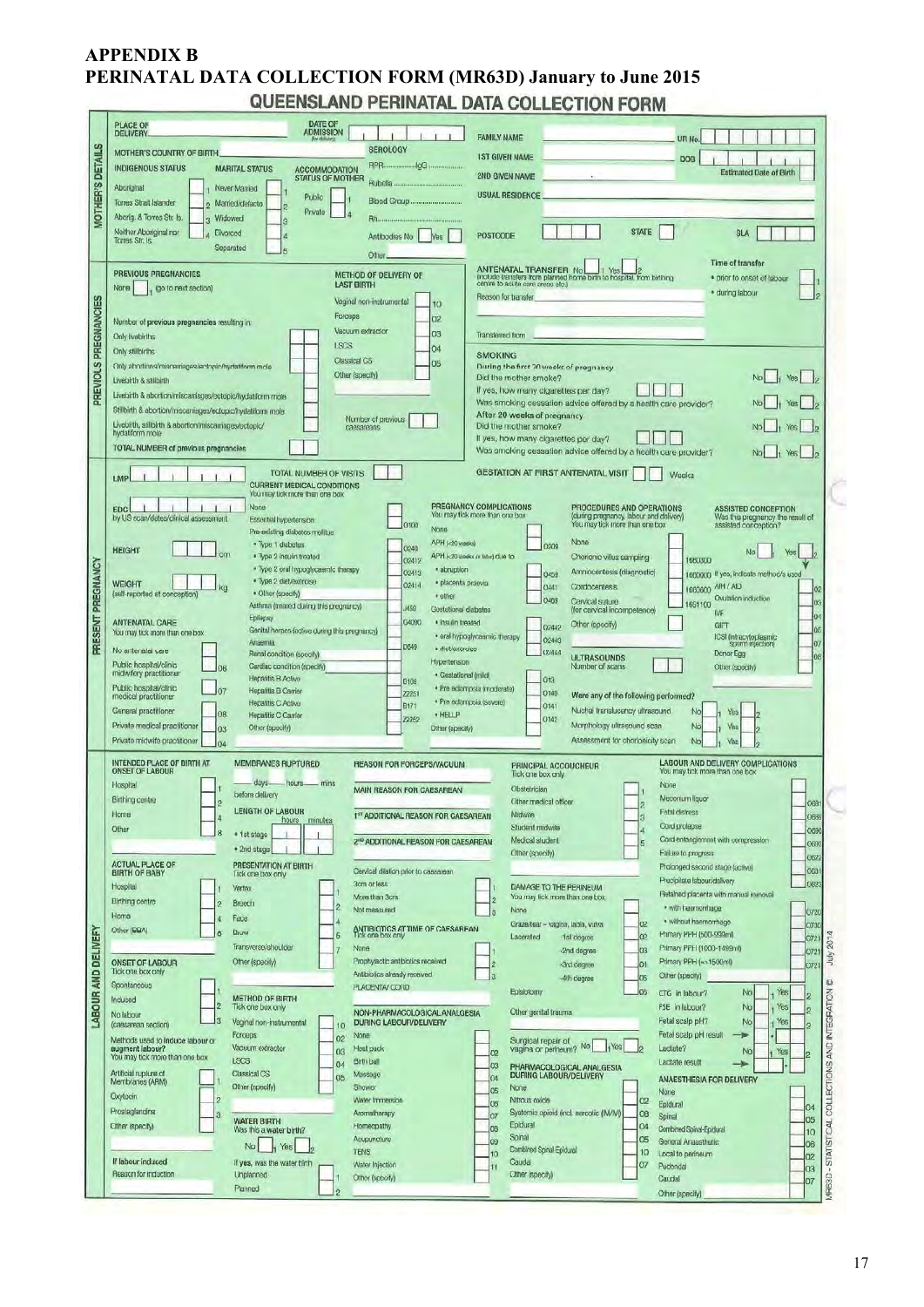### **PERINATAL DATA COLLECTION FORM (MR63D) January to June 2015 (continued)**

|                                   | For multiple births complete one form per baby                                                                                                                           |
|-----------------------------------|--------------------------------------------------------------------------------------------------------------------------------------------------------------------------|
|                                   | <b>Burnet Limited</b><br><b>SECTION</b><br><b>BABY'S UR No.</b>                                                                                                          |
|                                   | PLURALITY<br><b>APGAR SCORE</b><br><b>RESUSCITATION</b><br>Urine<br>1 min 5 mins<br>You may tick more than one box                                                       |
|                                   | Single<br>Meconium<br>DATE OF BIRTH<br>Heart rate                                                                                                                        |
|                                   | None In pitter the<br>Twin I<br>Cord pH?<br><b>INDIGENOUS STATUS - BABY</b><br>Respiratory effort<br>Suction (oral, pharyngeal etc)<br>02 <sub>z</sub>                   |
|                                   | Twin II<br>2<br>Aboriginal<br>No<br>Muscle tone<br>Suction of meconium (oral,<br>Yes<br>03                                                                               |
|                                   | Other (Specify)<br>pharyngeal etc)<br>Torres Strait Islander<br>Reflex initability<br>Cord pH value                                                                      |
|                                   | <b>FELLE</b><br>Suction of meconium via ETT<br>Abong. & Torres Str. Is.<br><b>SEX</b><br>04<br>Colour                                                                    |
| <b>BABY</b>                       | Facial O <sub>2</sub><br>Neither Aboriginal nor Torres Str. Isl.<br><b>LOTTUTING</b><br>05<br><b>TOTAL</b><br>Male                                                       |
|                                   | Bag and mask<br>BE.<br>60<br>Female<br><b>TIME OF BIRTH</b><br>2<br><b>VITAMIN K</b><br>hours<br>IPPV via ETT                                                            |
|                                   | 07<br><b>REGULAR RESPIRATIONS</b><br>(first dose)<br>Indeterm.<br><sub>3</sub><br><b>BIRTHWEIGHT</b><br>Narcotic antagonist injection                                    |
|                                   | 08<br>orains<br>minutes<br>Oral<br><b>BIRTH STATUS</b><br>External cardiac massage<br>09                                                                                 |
|                                   | MDR.<br><b>GESTATION</b><br><b>IM</b><br>weeks<br>days<br>12<br>Born alive<br>OR At birth<br>Other (specify-include drugs)                                               |
|                                   | (clinical assessment at birth)<br>None in the North State<br>ĸ<br>Stillborn<br>OR Intubated/Ventilated<br>ø<br><b>HEAD CIRCUMFERENCE</b>                                 |
|                                   | - macerated<br><b>HEPATITIS B</b><br>OR Respirations not established<br>AT BIRTH<br><b>HEPATITIS B IMMUNOGLOBULIN</b><br>(birth dose vaccination)                        |
|                                   | <b>LENGTH AT BIRTH</b><br>No<br>Yes<br>No.<br>Yes                                                                                                                        |
|                                   | N <sub>D</sub><br>Yes<br>NEONATAL TREATMENT<br>$= +100$                                                                                                                  |
|                                   | None<br><b>BABY</b><br>COMAN bns<br>Was baby admitted to ICN/SCN?<br><b>CONGENITAL ANOMALY</b>                                                                           |
| POSTNATAL DETAILS                 | NEONATAL MORBIDITY<br>Oxygen for > 4 hours<br>02                                                                                                                         |
|                                   | Phototherapy<br><b>No</b><br>Yes<br>03<br>No<br>Suspected<br>Yes<br>None<br>$T = T - T$<br><b>IV/IM antibiotics</b>                                                      |
|                                   | $\circ$<br>04<br>Jaundice<br>Diagnosis<br>If yes, how many days was baby<br>$H(1) = H$ M fluid<br>If yes or suspected enter details below<br>admitted to:<br>05          |
|                                   | Respiratory distress<br>$\rightarrow$ Diagnosis<br>or in the Congenital Anomaly section.<br>Mechanical ventilation<br>O6<br>· ICN (days)                                 |
|                                   | <b>AND INVESTIGATION</b><br>Hypo/Hyperglycaemia or Normal<br>$\blacktriangleright$ Results<br>- Blood glucose monitoring<br>10<br>· SCN (days)                           |
|                                   | Neonatal abstinence syndrome<br><b>LUALIC TRESH</b><br>> Drug name<br>CPAP<br>11<br>Main reason for admission to ICN/                                                    |
|                                   | Infection<br>> Diagnosis<br>Oro / naso gastric feeding<br>12<br><b>SCN</b><br>Other treatment<br>Other (specify)                                                         |
|                                   | <b>ITICM/THE</b><br><b>1916</b> PULL                                                                                                                                     |
|                                   | <b>MOTHER</b>                                                                                                                                                            |
|                                   | PUERPERIUM PROCEDURES AND<br><b>BABY</b><br>PUERPERIUM COMPLICATIONS<br>TYPES OF FLUID BABY RECEIVED<br><b>ALTERNATE FEEDING METHOD</b><br><b>OPERATIONS</b><br>Neonatal |
|                                   | AT ANY TIME FROM BIRTH TO<br>You may tick more than one box<br>You may tick more than one box<br>Screening<br><b>DISCHARGE</b><br>You may fick more than one box<br>None |
|                                   | None<br>You may tick more than one box<br>None<br>Haemorrhoids<br>1.0Min. aspect                                                                                         |
|                                   | 0872<br>Bottle <b>Manuf</b><br>Breast milk/colostrum<br>Wound infection<br><b>Blood Patch</b><br>Discharge weight<br>0860<br>1823300<br>grams                            |
|                                   | Cup<br>Anaemia<br>Infant formula<br><b>Blood Transfusion</b><br>03<br>O9903<br>1370601                                                                                   |
|                                   | Syringe<br>Discharged<br>Dehiscence/disruption of wound<br>Water, fruit juice or<br>D & C<br>1656400<br>Other (specify)<br>Transferred<br>water-based products           |
|                                   | Febrile<br>Other (specify)<br>O864<br>Place of transfer<br>Nil by mouth<br>Died<br>UTI                                                                                   |
|                                   | コミヒノヒ<br>O862<br>Remaining in<br>Spinal headache<br>TYPES OF FLUID BABY RECEIVED                                                                                         |
|                                   | <b>OB94</b><br>IN THE 24 HOURS PRIOR TO<br>Secondary PPH<br>Discharged<br>0722                                                                                           |
|                                   | DISCHARGE.<br>Date<br>Other (specify)<br>Transferred<br>You may fick more than con box                                                                                   |
| <b>DISCHARGE DETAILS</b>          | Place of Transfer<br><b>Died</b><br>Breast milk/colostrum                                                                                                                |
|                                   | THROMBOPROPHYLAXIS FOLLOWING<br>Remaining in<br>CAESAREAN You may tick more than one box<br>Infant formula                                                               |
|                                   | None<br>Water, fruit juice or<br>Date                                                                                                                                    |
|                                   | water-based products<br>Pharmacological thromboprophylaxis<br>Nil by mouth                                                                                               |
|                                   | Intermittent Call Compression<br>$-4$<br>Early Discharge Program<br><b>TED Stocking</b>                                                                                  |
|                                   | No.<br>Yes<br>Other thromboprophylaxis                                                                                                                                   |
|                                   |                                                                                                                                                                          |
|                                   | B. Indicate by shading or marking the appropriate diagram(s) the anatomical site(s) affected by congenital anomaly(ies).                                                 |
|                                   |                                                                                                                                                                          |
|                                   |                                                                                                                                                                          |
|                                   |                                                                                                                                                                          |
|                                   |                                                                                                                                                                          |
|                                   | hi sal                                                                                                                                                                   |
|                                   |                                                                                                                                                                          |
|                                   | R.<br>L.                                                                                                                                                                 |
|                                   |                                                                                                                                                                          |
|                                   |                                                                                                                                                                          |
|                                   | $1 - 4$                                                                                                                                                                  |
|                                   |                                                                                                                                                                          |
|                                   |                                                                                                                                                                          |
|                                   |                                                                                                                                                                          |
| CONGENITAL ANOMALY/MORBIDITY DATA | Date / $/$                                                                                                                                                               |
|                                   | 0.010<br>R.                                                                                                                                                              |
|                                   | R.<br>L.<br>Additional Congenital Anomaly description or details.<br>R.                                                                                                  |
|                                   | OFFICE USE ONLY                                                                                                                                                          |
|                                   |                                                                                                                                                                          |
|                                   |                                                                                                                                                                          |
|                                   |                                                                                                                                                                          |
|                                   |                                                                                                                                                                          |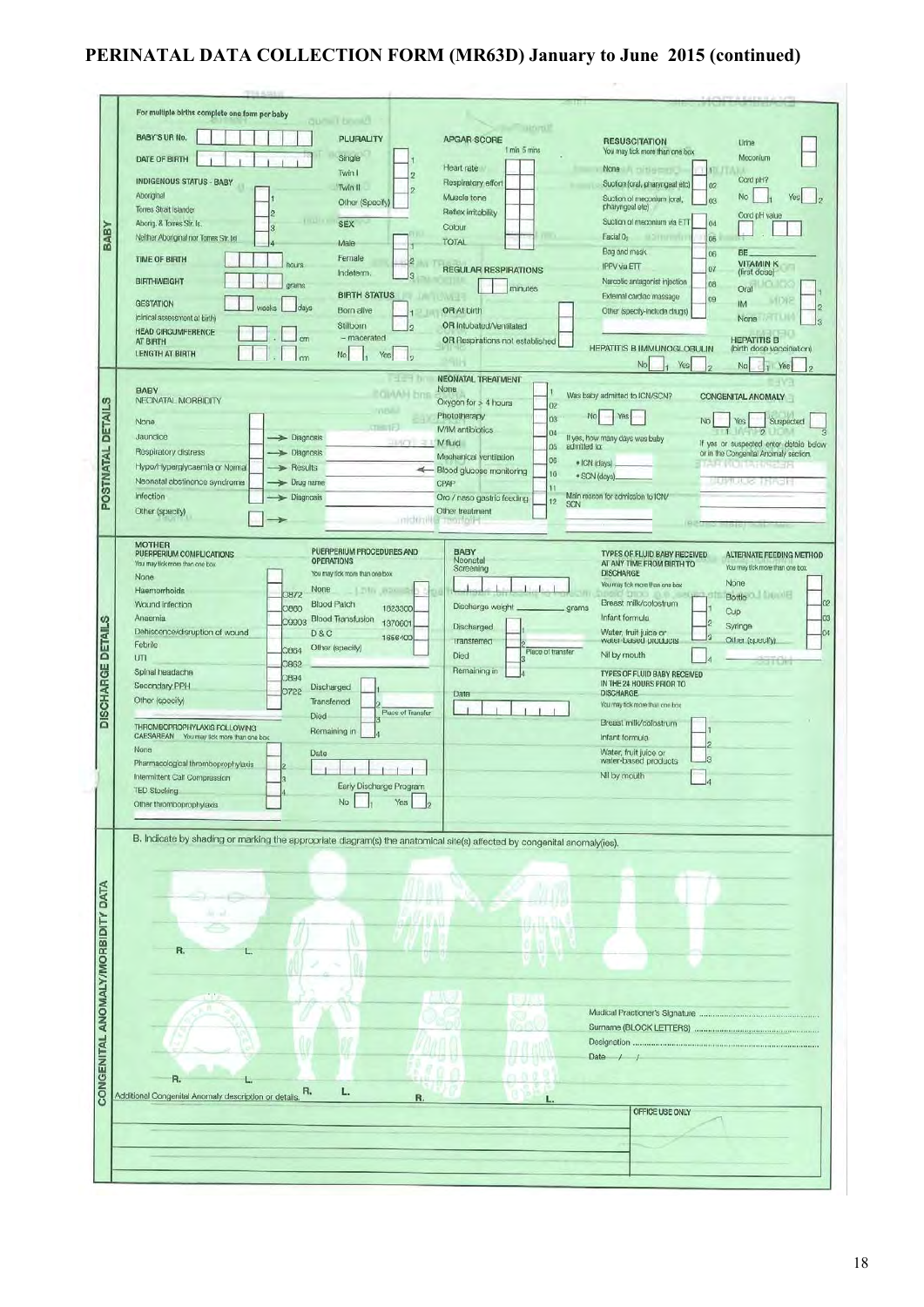### **PERINATAL DATA COLLECTION FORM (MR63D) July to December 2015**

|                                              | DATE OF<br>ADMISSION<br><b>PLACE OF</b><br><b>DELIVERY</b><br>(for delivery)                                                                                                                                                                                                                                                                                                                                                                                                                                                                                                                                                                                                                                                                                                                                                                                                                                                                                                                                                                                                                                                                     |                                                                                                                                                                                                                                                                                                                                                                                                                                                                                                                                                                                                                                | <b>FAMILY NAME</b><br>UR No.                                                                                                                                                                                                                                                                                                                                                                                                                                                                                                                                                                                                                                                                                                                                                                                                                                                                                                                                                                                                                                                                                                                                                                                                                                                                                                                                                                                                                                                                                                                                                                                                                                                                                                                                                                                                   |
|----------------------------------------------|--------------------------------------------------------------------------------------------------------------------------------------------------------------------------------------------------------------------------------------------------------------------------------------------------------------------------------------------------------------------------------------------------------------------------------------------------------------------------------------------------------------------------------------------------------------------------------------------------------------------------------------------------------------------------------------------------------------------------------------------------------------------------------------------------------------------------------------------------------------------------------------------------------------------------------------------------------------------------------------------------------------------------------------------------------------------------------------------------------------------------------------------------|--------------------------------------------------------------------------------------------------------------------------------------------------------------------------------------------------------------------------------------------------------------------------------------------------------------------------------------------------------------------------------------------------------------------------------------------------------------------------------------------------------------------------------------------------------------------------------------------------------------------------------|--------------------------------------------------------------------------------------------------------------------------------------------------------------------------------------------------------------------------------------------------------------------------------------------------------------------------------------------------------------------------------------------------------------------------------------------------------------------------------------------------------------------------------------------------------------------------------------------------------------------------------------------------------------------------------------------------------------------------------------------------------------------------------------------------------------------------------------------------------------------------------------------------------------------------------------------------------------------------------------------------------------------------------------------------------------------------------------------------------------------------------------------------------------------------------------------------------------------------------------------------------------------------------------------------------------------------------------------------------------------------------------------------------------------------------------------------------------------------------------------------------------------------------------------------------------------------------------------------------------------------------------------------------------------------------------------------------------------------------------------------------------------------------------------------------------------------------|
| $\sigma$<br><b>DETAIL</b><br><b>MOTHER'S</b> | <b>MOTHER'S COUNTRY OF BIRTH</b><br><b>ACCOMMODATION</b><br><b>INDIGENOUS STATUS</b><br><b>MARITAL STATUS</b><br><b>STATUS OF MOTHER</b><br>Aboniginal<br>Never Married<br>Public.<br>Torres Strait Islander<br>Married/defacto<br>Private<br>Aborig. & Torres Str. Is.<br>Widowed<br>Neither Aboriginal nor<br>Divorced<br>Tomes Str. fs.<br>Separated                                                                                                                                                                                                                                                                                                                                                                                                                                                                                                                                                                                                                                                                                                                                                                                          | <b>SEROLOGY</b><br>.igG.<br>RPR<br>Rubella<br><b>Blood Group</b><br><b>Bh</b><br>Antibodies No<br>Yes<br>Other                                                                                                                                                                                                                                                                                                                                                                                                                                                                                                                 | <b>1ST GIVEN NAME</b><br><b>DOB</b><br><b>Estimated Date of Birth</b><br>2ND GIVEN NAME<br><b>USUAL RESIDENCI</b><br><b>POSTCODE</b><br><b>STATE</b><br>ANTENATAL TRANSFER No<br>de transfers from planned home birth to hospital, from birthing centre to acute care annus etc.<br>Time of transfer<br>· prior to onset of<br>Reason for transfe<br>igbou<br>· during labour<br><b>Transferred from</b>                                                                                                                                                                                                                                                                                                                                                                                                                                                                                                                                                                                                                                                                                                                                                                                                                                                                                                                                                                                                                                                                                                                                                                                                                                                                                                                                                                                                                       |
| PREVIOUS PREGNANCIES                         | <b>PREVIOUS PREGNANCIES</b><br>(go to next section)<br>None<br>Number of previous pregnancies resulting in:<br><b>Crity livebirths</b><br>Only stilbirths<br>Only abortions/miscarriages/ectopic/hydatiform mole<br>Livebirth & stillbirth<br>Livebirth & abortion/miscarriages/ectopic/hydatiform mole<br>Stilbirth & abortion/miscarriages/ectopic/hydatiform mole<br>Livebirth, stilbirth & abortion/miscarriages/ectopic/<br>hydatiform mole<br><b>TOTAL NUMBER of previous pregnancies</b>                                                                                                                                                                                                                                                                                                                                                                                                                                                                                                                                                                                                                                                  | METHOD OF DELIVERY OF<br><b>LAST BIRTH</b><br>Vaginal non-instrumental<br>Forceps<br>Vacuum extractor<br><b>LSCS</b><br><b>Classical CS</b><br>Other (specify)<br>Number of previous caesareans                                                                                                                                                                                                                                                                                                                                                                                                                                | <b>ANTENATAL SCREENING</b><br>Was antenatal screening for domestic violence performed?<br>Was antenatal screening for alcohol use performed?<br>Nc<br>Yes<br>Was antenatal screening for illiot drug use performed?<br>Yer<br>Was antenatal screening for Edinburgh Depression Score performed?<br>$+510$<br>Ma<br>-10<br><b>IMMUNISATION</b><br>Was immunisation for influenza received during this pregnancy?<br>Was immunisation for pertussis received during this pregnancy?<br><b>SMOKING</b><br>During the first 20 weeks of pregnancy<br>Did the mother smoke?<br>If yes, how many cigarettes per day?<br>Was smoking cassation advice offered by a health care provider?<br>After 20 weeks of pregnancy<br>Did the mother smoke?<br>If yes, how many cigarettes per day?<br><b>Yes</b>                                                                                                                                                                                                                                                                                                                                                                                                                                                                                                                                                                                                                                                                                                                                                                                                                                                                                                                                                                                                                                |
| PRESENT PREGNANCY                            | LMP<br><b>TOTAL NUMBER OF VISITS</b><br><b>CURRENT MEDICAL CONDITIONS</b><br>You may fick more than one box<br><b>EDC</b><br>None<br>by US scarvdates/clinical assessment<br>Essential hypertension<br>Pre-existing diabetes mellitus<br>· Type 1 disbetes<br>HEIGHT<br>. Type 2 insum treated<br>· Type 2 oral hypoglycaemic therapy<br><b>WEIGHT</b><br>· Type 2 diat/exercise<br>lko<br>(self-reported at conception)<br>· Other (specify)<br>Asthma (treated during this pregnancy)<br>Epilepsy<br>ANTENATAL CARE<br>You may tick more than one box<br>Genital herpes (active during this pregnancy)<br>No antenatal care<br>Anaemia<br>Public hospital/clinic<br>Renal condition (specify)<br>midwitery practitioner<br>Cardiac condition (specify)<br>Public hospital/clinic<br>medical practitioner<br>Hepatitis B Active<br>General practitioner<br><b>Hegalitis B Carrier</b><br>Private medical practitioner<br>Henatilis C Active<br>ΙŒ<br>Private midwife practitioner<br><b>Hepatitis C Carrier</b><br>Other (specify)                                                                                                              | O100<br>None<br>0240<br>APH (<20 weeks)<br>02412<br><b>O2413</b><br>· abruption<br>O2414<br>· placenta praevia<br>* other<br><b>J459</b><br>Gestational diabetes<br><b>G4090</b><br>· insulin treated<br>D649<br>· diet/exercise<br><b>Hypertension</b><br>· Gestational (mild)<br><b>B169</b><br>72251<br><b>B171</b><br>$+$ $HELIP$<br>775<br>Other (specify)                                                                                                                                                                                                                                                                | Was smoking cessation advice offered by a health care provider?<br>GESTATION AT FIRST ANTENATAL VISIT<br>Weeks<br>PREGNANCY COMPLICATIONS<br>PROCEDURES AND OPERATIONS<br>ASSISTED CONCEPTION<br>You may tick more than one box<br>(during pregnancy, labour and delivery)<br>You may tick more than one box<br>Was this pregnancy the result of<br>Nane<br>No!<br>O209<br>Chorionic villus sampling<br>1660300<br>If yes, indicate method/s used<br>APH (20 weeks or later) due to<br>Amniocentesis (diagostic)<br>1660000<br>AH / AID<br><b>O459</b><br>Cordocentesis<br>1660600<br>Ovulation induction<br><b>DA1</b><br>Cervical suture<br>1651100<br><b>NF</b><br>(for cervical incompetence)<br><b>D469</b><br>GIFT<br>Other (specify)<br>ICSI (intracytoplasmic<br>sperm injection)<br>O2442<br>ULTRASOUNDS<br>· oral hypoglycaemic therapy<br>02443<br>Number of scans<br>Donor Egg<br>02444<br>Frozen embryo transfer/<br>embryo transfer<br>Other (specify)<br>O <sub>13</sub><br>· Pra eclampsia (moderate)<br>0140<br>· Pre eclampsia (severe)<br>Were any of the following performed?<br>O141<br>0142<br>Nuchal translucency ultrasound<br>Nc<br>Morphology ultrasound scan<br>Assessment for chorionicity scan                                                                                                                                                                                                                                                                                                                                                                                                                                                                                                                                                                                                    |
| LABOUR AND DELIVERY                          | INTENDED PLACE OF BIRTH AT<br>MEMBRANES RUPTURED<br>Hospital<br>days.<br>hours-<br>$-mins$<br><b>Birthing centre</b><br>before delivery<br>Home<br>LENGTH OF LABOUR<br>hours<br>minutes<br>Other<br>· 1st stage<br>· 2nd stage<br><b>ACTUAL PLACE OF</b><br><b>BIRTH OF BABY</b><br>PRESENTATION AT BIRTH<br>Tick one box only<br>Hospital<br><b>Birthing centre</b><br>Vertex<br>Home<br><b>Breech</b><br>Other (BBA)<br>Face<br>Brow<br><b>ONSET OF LABOUR</b><br>Transverse/shoulder<br>Tick one box only<br>Other (specify)<br><b>Spontaneous</b><br>Induced<br>No Isbour<br><b>METHOD OF BIRTH</b><br>(cassarean section)<br>Tick one box only<br>Methods used to induce labour<br>Vaginal non-instrumental<br>or augment labour?<br>You may tick more than one box<br>Forceps<br>m<br>Artificial rupture of<br>Vacuum extractor<br>œ<br>Membranes (ARM)<br>LSCS<br>04<br>Oxytocin<br>Classical CS<br>ns<br>Prostaglandins<br>Other (specify)<br>Other (specify)<br>If labour induced<br><b>WATER BIRTH</b><br><b>MAIN REASON FOR INDUCTION</b><br>Was this a water birth?<br>No.<br>Yes<br>1 <sup>38</sup> ADDITIONAL REASON FOR INDUCTION | <b>REASON FOR FORCEPS/VACUUM</b><br><b>MAIN REASON FOR CAESAREAN</b><br>157 ADDITIONAL REASON FOR CAESAREAN<br>2 <sup>10</sup> ADDITIONAL REASON FOR CAESAREAN<br>Cervical dilation prior to caesarean<br><b>Sem or less</b><br>More than 3cm<br>Not measured<br>ANTIBIOTICS AT TIME OF CAESAREAN<br>Tick one box only<br>None<br>Prophylactic antibiotics received<br>Antibiotics already received<br>PLACENTA/ CORD<br>NON-PHARMACOLOGICAL ANALGESIA<br><b>DURING LABOUR/DELIVERY</b><br>None<br>Heat pack<br>Birth ball<br>Massage<br>Shower<br>Water Immersion<br>Aromatherapy<br>Homeopathy<br>Acupuncture<br><b>TENS</b> | PRINCIPAL ACCOUCHEUR<br><b>LABOUR AND DELIVERY COMPLICATIONS</b><br>Tick one box only<br>You may tick more than one box<br>Nane<br>Obstetrician<br>Meconium liquor<br>Other medical officer<br>0681<br>Fetal distress<br>Michartie<br>0689<br>Cord prolapse<br>Student midwife<br>0690<br>Cord entanglement with compression<br>Medical student<br>0692<br>Falure to progress<br>Other (specify)<br>0629<br>Prolonged second stage (active)<br>0631<br>Pracipitate labour/delivery<br><b>C623</b><br>DAMAGE TO THE PERINEUM<br>Retained placenta with manual removal<br>You may tick more than one box<br>R<br>· with haemomage<br><b>None</b><br>0720<br>la<br>· without hearnomhage<br>lœ<br>0730<br>Graze/tear - vagina, labia, vulva<br>Primary PPH (500-999m)<br>lœ<br>0721<br>Lacerated<br>-1st degree<br>$\omega$<br>$\overline{20}$<br>Primary PPH (1000-1499ml)<br>las<br>-2nd degree<br>072<br>July<br>Primary PPH (=>1500ml)<br>04<br>-3rd degree<br>072<br>12<br>Other (specify)<br>l3<br>05<br>-4th degree<br>۰<br>$\log$<br>Episiotomy<br>CTG in labour?<br>No<br>Yes<br>STATISTICAL COLLECTIONS AND INTEGRATION<br>FSE in labour?<br>No<br>Yes<br>Other genital trauma.<br>Fetal scalp pH?<br>No<br>Ye<br>Fetal scalp p H result<br>Surgical repair of<br>No.<br>, Yes<br>Lactate?<br>No<br>Yes<br>vagina or perineum<br>02<br>Lactate result<br>→<br>los<br>PHARMACOLOGICAL ANALGESIA<br><b>DURING LABOUR/DELIVERY</b><br>lnd<br>ANAESTHESIA FOR DELIVERY<br>Nane<br>los<br>None<br>Nitrous oxide<br>œ<br>los<br>Epidural<br>œ<br>Systemic opied (incl. narcotic (IM/IV)<br>C <sub>B</sub><br>lσz<br>Spinal<br>05<br>Epidural<br>IOS<br>O4<br>Combined Spinal-Epidural<br>10<br>Spinal<br>los<br>05<br>General Anaesthetic<br>O <sub>S</sub><br>Combined Spinal-Epidural<br>5G<br>10<br>Local to perineum<br>œ |

 $\sim$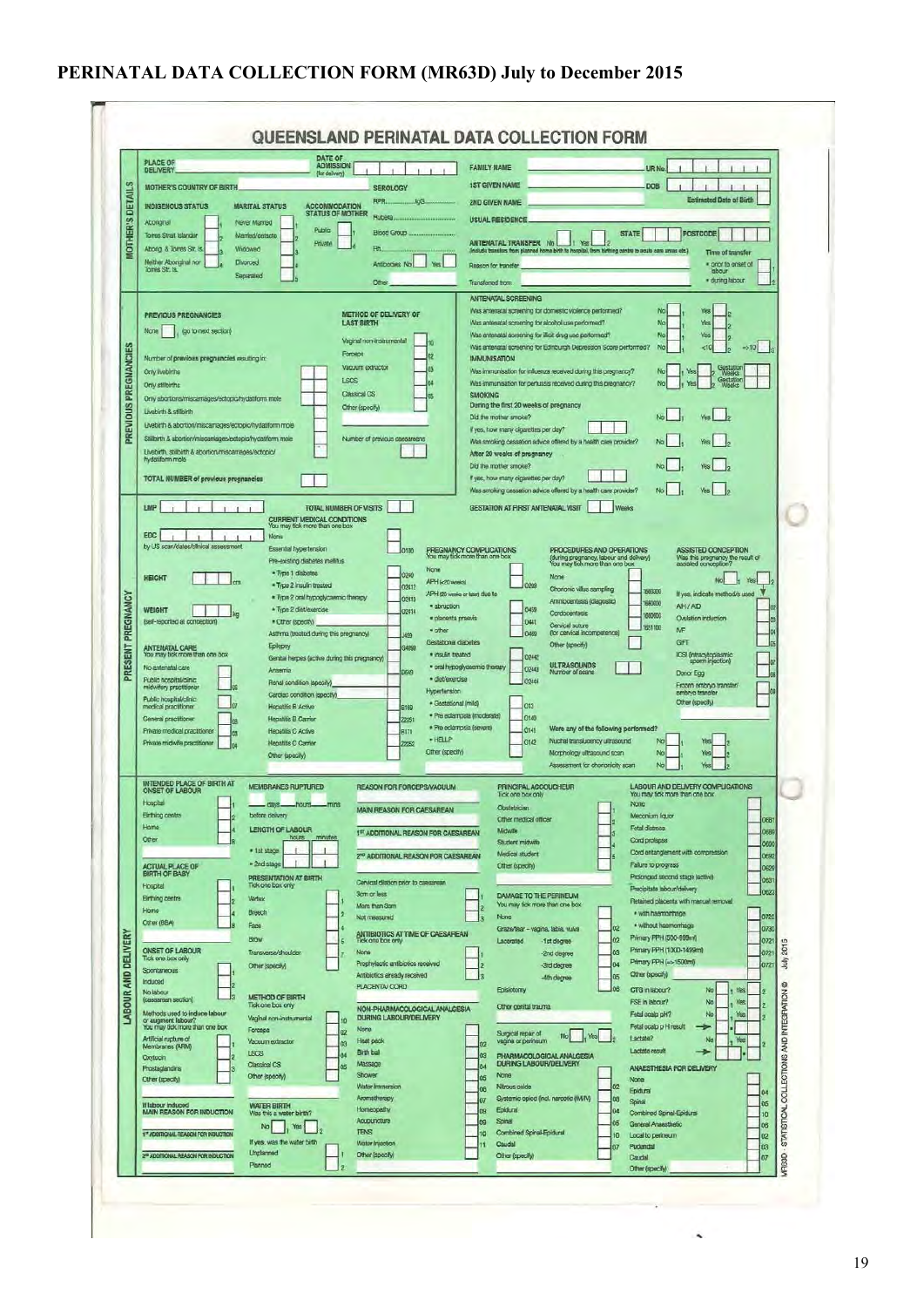### **PERINATAL DATA COLLECTION FORM (MR63D) July to December 2015 (continued)**

| CONGENITAL ANOMALY/ MORBIDITY DATA | Medical Practioner's Signature<br>Sumame (BLOCK LETTERS)<br>Designation<br>Date / /<br>a.u<br>R.<br>ι.<br>R.<br>L<br>R.<br>L<br>Additional Congenital Anomaly description or details<br>OFFICE USE ONLY                                                                                                                                                                                                                                                                                                                                                                                                                                                                                                                                                                                                                                                                                                                                                                                                                                                                                                                                                                                                                                                                                                                                                                                                                                                                                                                                                                                                                                             |
|------------------------------------|-----------------------------------------------------------------------------------------------------------------------------------------------------------------------------------------------------------------------------------------------------------------------------------------------------------------------------------------------------------------------------------------------------------------------------------------------------------------------------------------------------------------------------------------------------------------------------------------------------------------------------------------------------------------------------------------------------------------------------------------------------------------------------------------------------------------------------------------------------------------------------------------------------------------------------------------------------------------------------------------------------------------------------------------------------------------------------------------------------------------------------------------------------------------------------------------------------------------------------------------------------------------------------------------------------------------------------------------------------------------------------------------------------------------------------------------------------------------------------------------------------------------------------------------------------------------------------------------------------------------------------------------------------|
|                                    | B. Indicate by shading or marking the appropriate diagram(s) the anatomical site(s) affected by congenital anomaly(ies).<br>R.<br>L.                                                                                                                                                                                                                                                                                                                                                                                                                                                                                                                                                                                                                                                                                                                                                                                                                                                                                                                                                                                                                                                                                                                                                                                                                                                                                                                                                                                                                                                                                                                |
| <b>DISCHARGE DETAILS</b>           | <b>MOTHER</b><br>PUERPERIUM PROCEDURES AND<br><b>BABY</b><br>TYPES OF FLUID BABY RECEIVED<br>ALTERNATE FEEDING METHOD<br>PUERPERIUM COMPLICATIONS<br>Neonatal<br><b>OPERATIONS</b><br>AT ANY TIME FROM BIRTH TO<br>You may fick more than one box.<br>You may tick more than one box<br>Screening<br><b>DISCHARGE</b><br>You may tiplic more than one box.<br>None<br>None<br>You may tick more than one box<br>None<br>Haemonhoids<br><b>O872</b><br>Bottle<br>Breast milk/colostrum<br><b>Blood Patch</b><br>Wound infection<br>Discharge weight<br>grams<br>0860<br>1823300<br>Cup<br>Infant formula<br>Anaemia<br>O9903 Blood Transfusion<br>1370601<br>Syringe<br>Discharged<br>Water, fruit juice or<br>water-based products<br>Dehiscence/disruption of wound<br>D&C<br>3<br>Other (specify)<br>1656400<br>Transferred<br>Febrile<br>Other (specify)<br>Place of transfer<br><b>D864</b><br>Nil by mouth.<br>Died<br><b>UTI</b><br>D862<br>Remaining in<br>TYPES OF FLUID BABY RECEIVED<br>Spinal headache<br><b>DB94</b><br>IN THE 24 HOURS PRIOR TO<br>Secondary PPH<br>Discharged<br><b>DISCHARGE</b><br>0722<br>Date<br>Transferred<br>Other (specify)<br>You may tick more than one box<br>Place of Transfer<br><b>Died</b><br>Breast millv/colostrum<br>Remaining in<br>Infant formula<br>THROMBOPROPHYLAXIS FOLLOWING<br>CAESAREAN You may tick more than one box<br>Water, fruit juice or<br>Date<br>Js.<br>water-based products<br>None<br>Nil by mouth<br>Pharmacological thromboprophylaxis<br>g<br>Early Discharge Program<br>Intermittent Calf Compression<br>з<br>No<br>Yes<br><b>TED Stocking</b><br>Other thromboprophylaxis |
| POSTNATAL DETAILS                  | NEONATAL TREATMENT<br><b>CONGENITAL ANOMALY</b><br>None<br><b>BABY</b><br>Was baby admitted to ICN/SCN?<br>Yes<br>No<br>Suspected<br><b>NEONATAL MORBIDITY</b><br>Oxygen for > 4 hours<br>$\alpha$<br>Phototherapy<br>No<br>Yes.<br>cs.<br>If yes or suspected enter details below<br><b>None</b><br>or in the Congenital Anornaly section.<br>IV/IM antibiotics<br>04<br>If yes, how many days was baby<br>> Diagnosis<br>Jaundice<br>IV fluid<br>05<br>admitted to:<br>VRTHE FOR<br>Respiratory distress<br>$\blacktriangleright$ Diagnosis<br>Mechanical ventilation<br>O6<br>· ICN (days)<br>S HATLE COOL<br>Hypo/Hyperglycaemia or Normal<br>Results<br>- Blood glucose monitoring<br>10<br>· SCN (days).<br>Neonatal abstinence syndrome<br>> Drug name<br>CPAP<br>Œ<br>Main reason for admission to IGN/<br><b>Infection</b><br>Diagnosis<br>Oro / naso gastric feeding<br>12<br><b>SCN</b><br>Was anomaly diagnosed antenatally?<br>Other treatment<br>Other (specify)<br>CE I<br><b>No</b><br>Yes                                                                                                                                                                                                                                                                                                                                                                                                                                                                                                                                                                                                                                          |
| BABY                               | BABY'S UR No.<br><b>PLURALITY</b><br><b>APGAR SCORE</b><br><b>RESUSCITATION</b><br>Unne<br>I min 5 mins<br>You may tick more than one box<br>Meconium<br>Single<br><b>DATE OF BIRTH</b><br>None<br>Heart rate<br>Twin 1<br>Cord pH?<br><b>INDIGENOUS STATUS - BABY</b><br>Respiratory effort<br>Suction (ors), pharyngeal etc)<br>O <sub>2</sub><br>Twin II<br>lz<br>No.<br>Yes:<br>Aboriginal<br>Muscle tone<br>Suction of meconium (oral,<br>Þ<br>lœ<br>Other (Specify)<br>pharyngeal etc)<br>Torres Strait Islander<br>Reflex initability<br>Cord pH value<br>Suction of meconium via ETT<br>04<br><b>SEX</b><br>Abong. & Torres Str. Is.<br>Colour<br>Facial O <sub>2</sub><br>O <sub>5</sub><br>Neither Aboriginal nor Torres Str. Isl.<br><b>TOTAL</b><br>Male<br>Bag and mask<br><b>CG</b><br><b>BE</b><br>Female<br><b>VITAMIN K</b><br>TIME OF BIRTH<br>и<br><b>IPPV via ETT</b><br>hours<br>07<br><b>REGULAR RESPIRATIONS</b><br>(first dose)<br>Indeterm.<br>lз<br>Narcotic antagonist injection<br><b>GB</b><br><b>BIRTHWEIGHT</b><br>Oral<br>otams<br>minutes<br><b>BIRTH STATUS</b><br>External cardiac massage<br>O9<br>IM.<br><b>GESTATION</b><br>days<br>Other (specify-include drugs)<br>OR At birth<br>Born alive<br>None<br>(clinical assessment at birth)<br>OR Intubated/Ventilated<br><b>Stilborn</b><br><b>HEAD CIRCUMFERENCE</b><br><b>HEPATITIS B</b><br>- macerated<br>OR Respirations not established<br>AT BIRTH<br><b>HEPATITIS B IMMUNOGLOBULIN</b><br>(birth dose vaccination)<br>LENGTH AT BIRTH<br>No<br>No<br>$\frac{1}{1}$ Yes $\frac{1}{2}$<br>$No$ $1$<br>Yes<br>$\overline{2}$                               |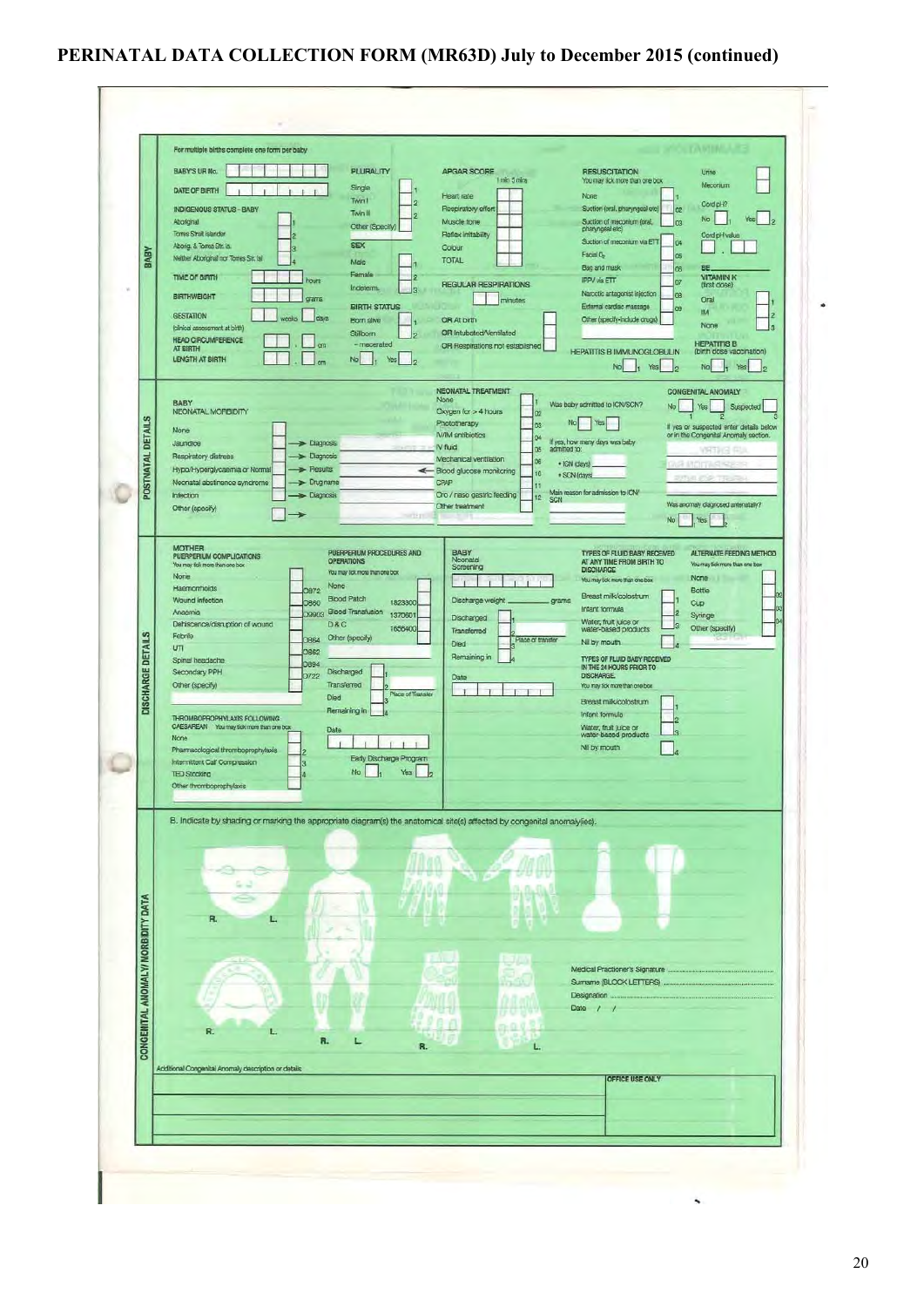#### **APPENDIX C: 2015 PERINATAL DATA COLLECTION FORM CHANGES (MR63D)**

#### New Items:

#### **Congenital Anomoly**

Was anomaly diagnosed antenatally?

• Yes/No

#### **Antenatal Screening**

- Was antenatal screening for domestic violence performed?
- Was antenatal screening for alcohol use performed?
- Was antenatal screening for illicit drug use performed?
- Was antenatal screening for Edinburgh Depression Score performed?

#### **Immunisation**

- Was immunisation for influenza received during this pregnancy?
- Was immunisation for pertussis received during this pregnancy?

#### **Assisted Conception**

Frozen embryo transfer/embryo transfer

#### **If labour induced**

- Main reason for induction
- $\bullet$  1<sup>st</sup> additional reason for induction
- $\bullet$  2<sup>nd</sup> additional reason for induction

#### **2nd Additional reason for caesarean**

#### **Labour and Delivery Complications**

- $\bullet$  Primary PPH (500-999ml)
- Primary PPH (1000-1499)
- Primary PPH  $(=>1500ml)$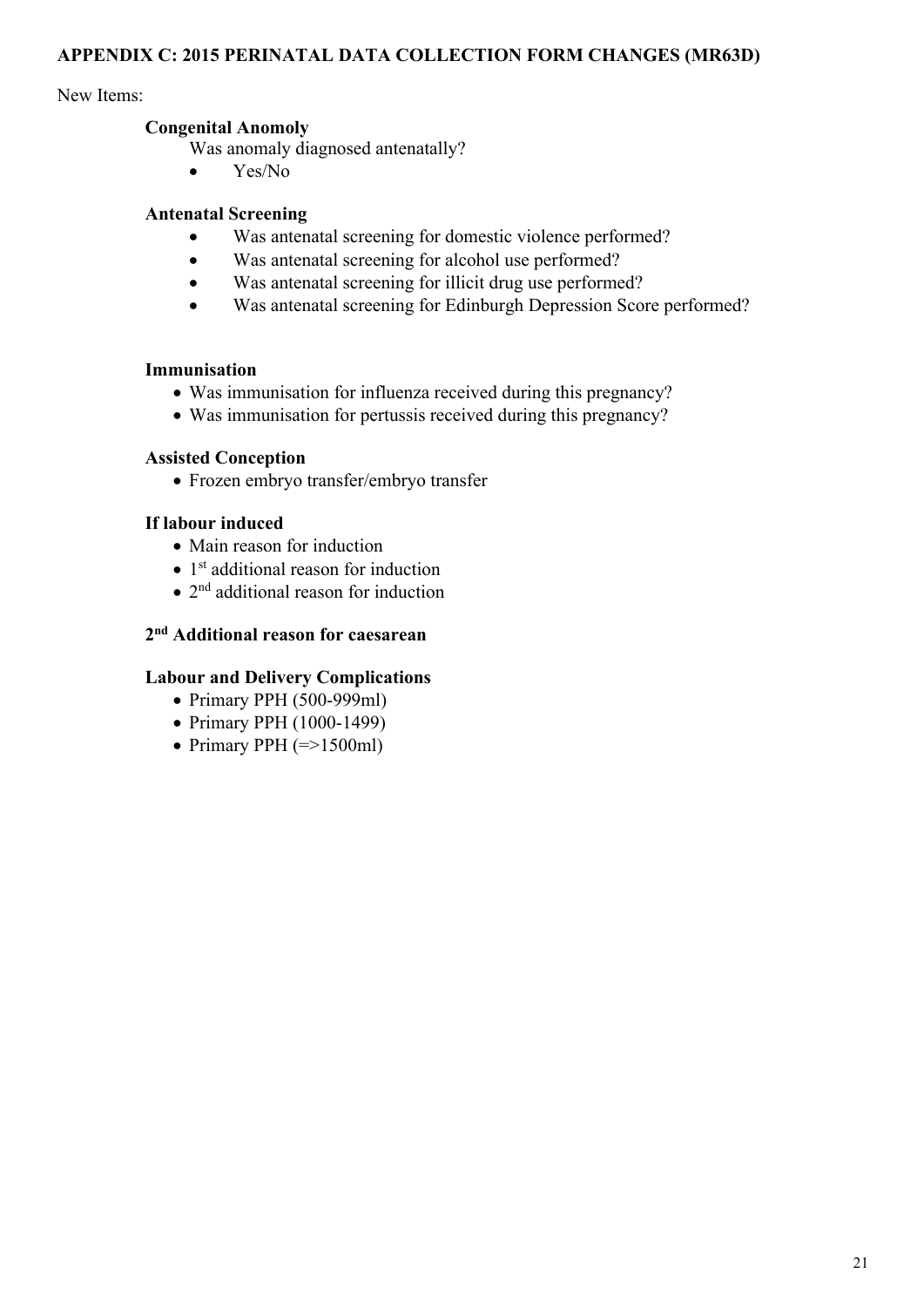#### **APPENDIX D: Queensland Department of Health, Hospital and Health Service (2014 edition)**



Prepared by: Statistical Reporting and Coordination, Health Statistics Branch, 29 January 2015<br>Hospital and Health Services by recognised public hospitals and primary health centres as at 29 November 2014